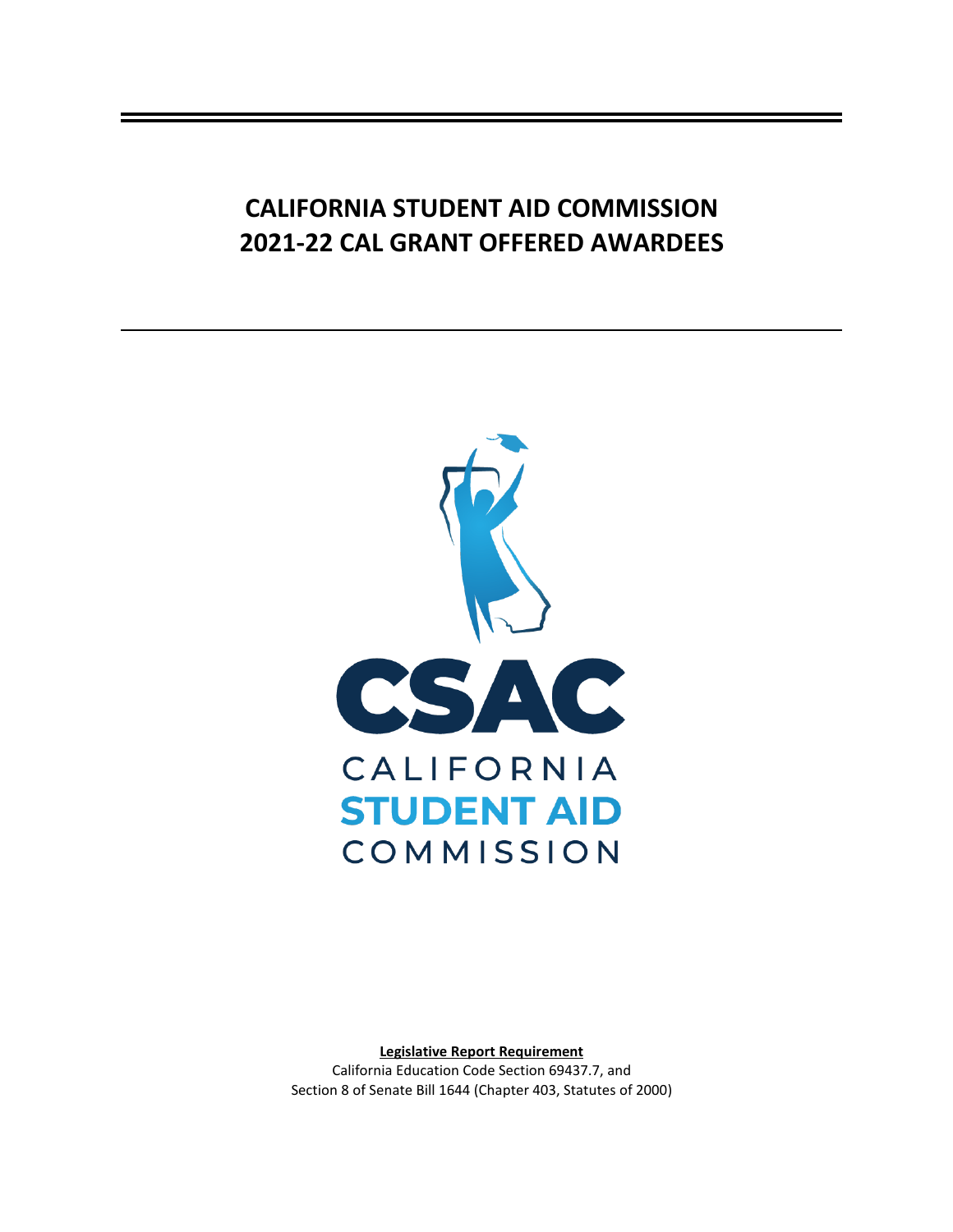## **COMMISSION MEMBERS**

**Catalina Cifuentes (Chair)** California Secondary Schools Representative Governor Appointee

**Debra Maxie (Secretary)** General Public Representative Senate Rules Appointee

**David O'Brien** California Community College Representative Governor Appointee

**Shannon Gary** Independent California Colleges and Universities Representative Governor Appointee

**Angel Rodriguez** Public, Proprietary, Non-Profit Representative Governor Appointee

**Juanita Doplemore** General Public Representative Speaker of Assembly Appointee

**Guillermo Mayer** General Public Representative Speaker of Assembly Appointee

**Hal Geiogue** General Public Representative Governor Appointee

**Leonardo Rodriguez** Student Representative Governor Appointee

**Charles T. Nies (Vice Chair)** University of California Representative Governor Appointee

**Patrick Day** California State University Representative Governor Appointee

**Caroline Alvarez** Student Representative Governor Appointee

**David Valladolid** General Public Representative Senate Rules Appointee

**Vacant** General Public Representative Governor Appointee

**Steve Ngo** General Public Representative Governor Appointee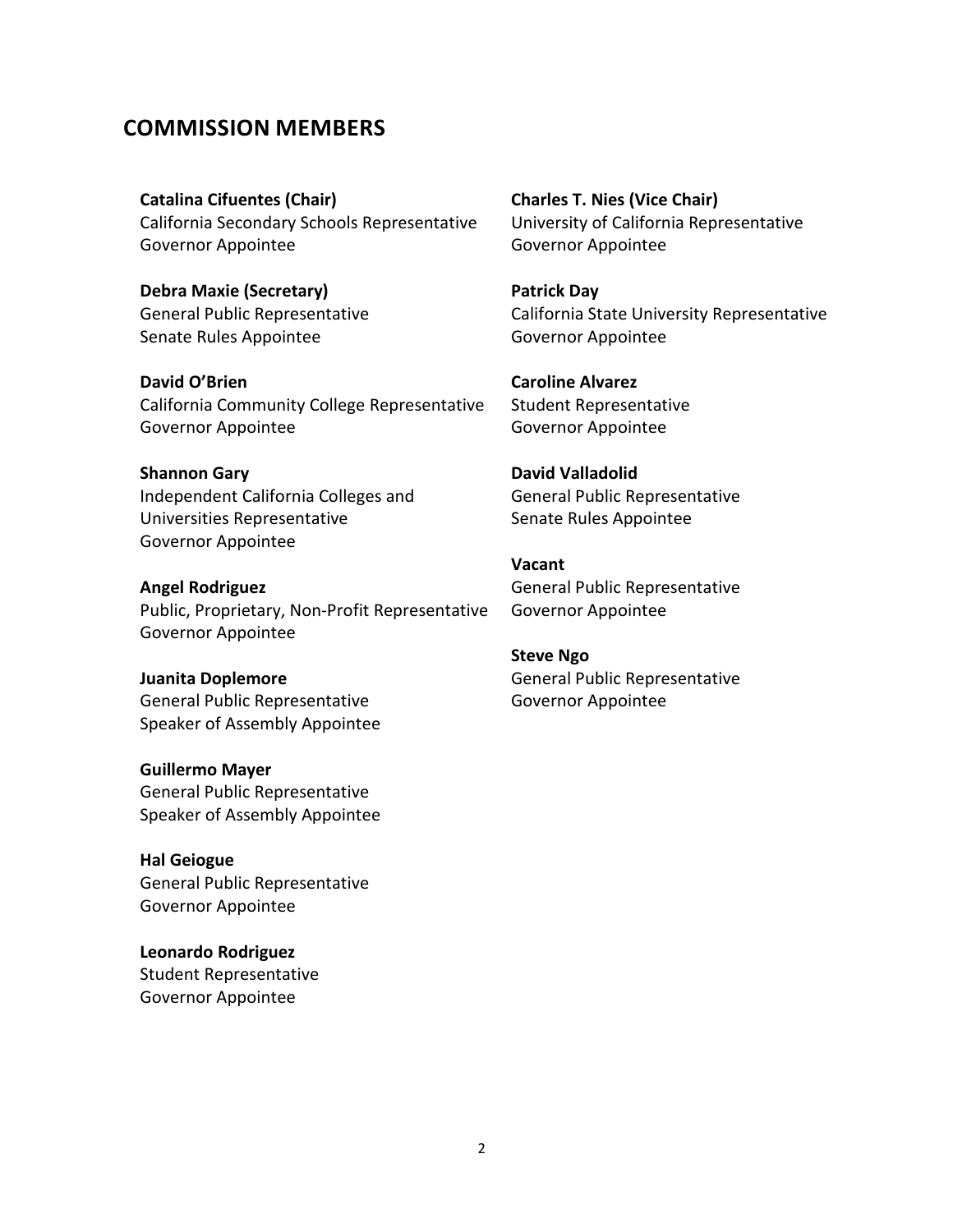## **INTRODUCTION**

Section 8 of Senate Bill 1644 (Chapter 403, Statutes of 2000) requires that the California Student Aid Commission (Commission) annually report to the Legislature and Governor on the number of Cal Grant applicants and new and continuing recipients each year. The data shall include at a minimum the following recipient information: educational level, grade point average, and segment of attendance.

The Commission is the state's principal provider of intersegmental statewide grant aid to postsecondary students. Founded in 1955 as the California State Scholarship Commission, the Commission's primary programmatic responsibilities include administration of the Cal Grant Program, the Middle Class Scholarship, the Chafee Grant Program for foster youth and several targeted state scholarship and loan assumption programs. The Commission administers financial aid awareness and outreach programs, such as the California Student Opportunity and Access Program (Cal-SOAP) and Cash for College, in collaboration with business, private industry, and community-based organizations.

The Commission consists of 15 appointed members. Eleven members are appointed by the Governor and represent segments of the State's higher education community, postsecondary education students, and the general public. In addition, the Speaker of the Assembly and the Senate Rules Committee each appoint two Commission members as representatives of the general public.

The Commission also exercises policy leadership on student financial aid issues, evaluates the effectiveness of its programs, conducts research and long-range planning as a foundation for program improvement, reports on total state financial aid needs, and disseminates information to students and their families.

In its policy decision-making, the Commission receives advice and recommendations from its staff, the postsecondary education segments, relevant state agencies, representatives of secondary schools, student groups, and various levels of government.

## **BACKGROUND**

On September 11, 2000, Senate Bill 1644 (Chapter 403, Statutes of 2000), also known as the Ortiz-Pacheco-Poochigian-Vasconcellos Cal Grant Program, was signed into law. This historic bill changed the Cal Grant Program, which previously consisted of Cal Grant A awards, Cal Grant B awards, Cal Grant C awards, and Cal Grant T awards. The Cal Grant Program currently consists of the following components: High School Entitlement Cal Grant A and B awards, California Community College Transfer Entitlement Cal Grant A and B awards, Competitive Cal Grant A and B awards, and the existing Cal Grant C awards.

The Ortiz-Pacheco-Poochigian-Vasconcellos Cal Grant Act implemented the state's commitment to provide educational opportunity by ensuring both student access to and selection of an institution of higher education for students with financial need. This commitment to both access and choice remains unchanged. The portability of the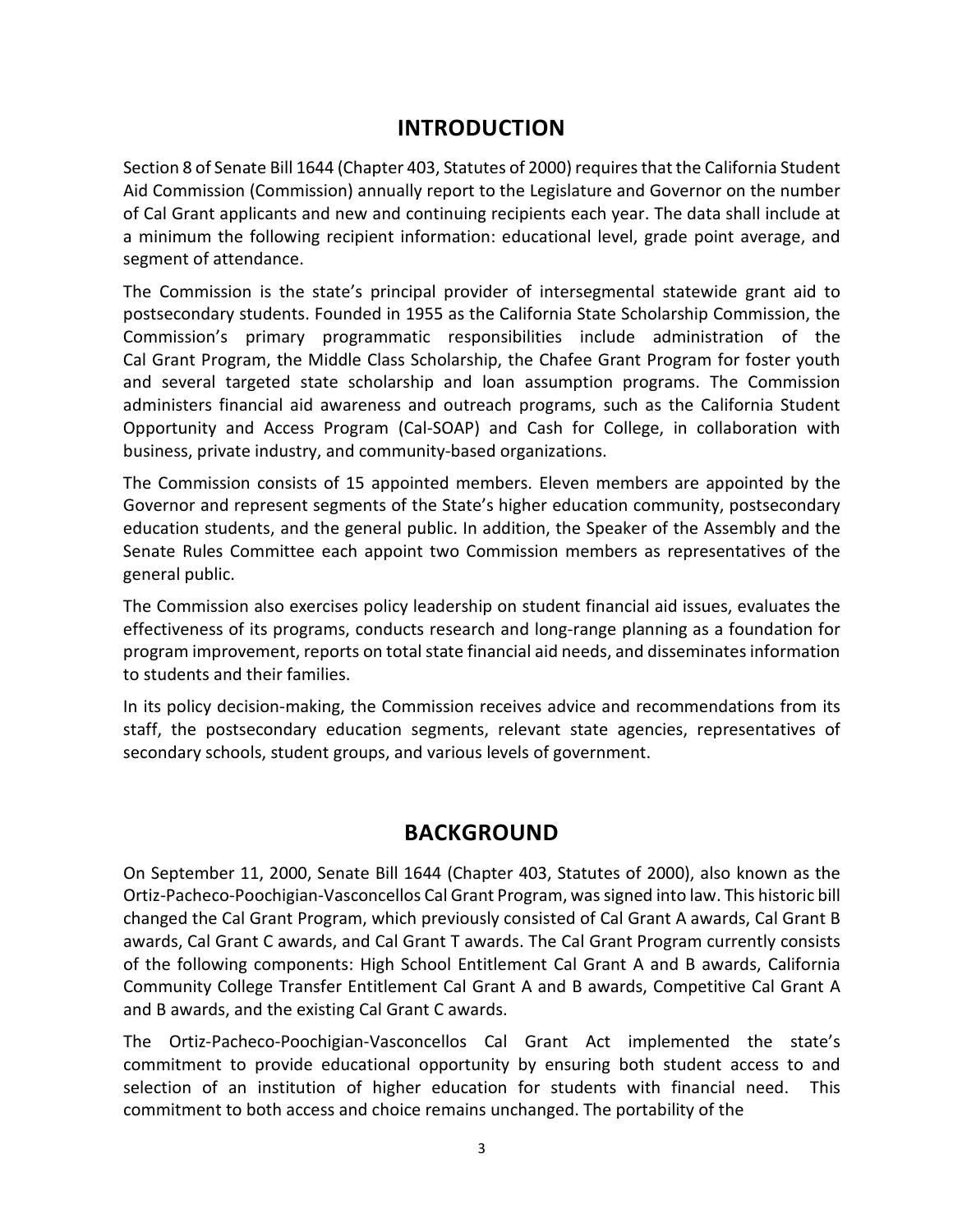Cal Grant supports the State's commitment to access and choice for California's most disadvantaged students. It provides a way to choose an institution best suited to the student, not just what the student initially might think they can afford. As a result, Cal Grant awards are offered to students attending all segments of Cal Grant eligible postsecondary institutions: the California Community Colleges, the University of California, the California State University, as well as a large variety of non-profit and for-profit institutions.

Schools or postsecondary institutions seeking to participate in the Cal Grant Program must meet various statutory eligibility requirements, including a federal student loan three-year Cohort Default Rate threshold and a graduation rate threshold.

Cal Grant A awards provide for full mandatory systemwide tuition and fees at the California State University and the University of California, as well as tuition support at eligible independent California colleges and universities and private career colleges to qualified lowand middle-income students. Cal Grant B awards provide funds to qualified low-income disadvantaged students. For first-year students, Cal Grant B awards provide up to \$1,648 for books and living expenses in 2021-22. Beginning with the student's second year of attendance, the Cal Grant B award also helps pay for tuition and fees at eligible Cal Grant schools at the same level as the Cal Grant A award.

The 2021-22 maximum annual Cal Grant A and B tuition and fees are:

- $\triangleright$  \$5,742 at the California State University for new and renewal offered awardees
- $\triangleright$  \$12,570 at the University of California for new and renewal offered awardees
- $\ge$  \$9,084 at eligible independent California colleges and universities, and other public institutions for new offered awardees
- $\triangleright$  \$8,056 at private career colleges accredited by the Western Association of Schools and Colleges (WASC) as of July 1, 2012
- $\ge$  \$4,000 at private career colleges not accredited by WASC as of July 1, 2012 for new and renewal offered awardees

The 2021-22 maximum annual Cal Grant C award amounts for new and renewal offered awardees are:

- $\triangleright$  \$1094 for training-related costs, such as books, tools and equipment, for California Community College students
- $\triangleright$  \$547 for training-related costs, such as books, tools and equipment, for students in other segments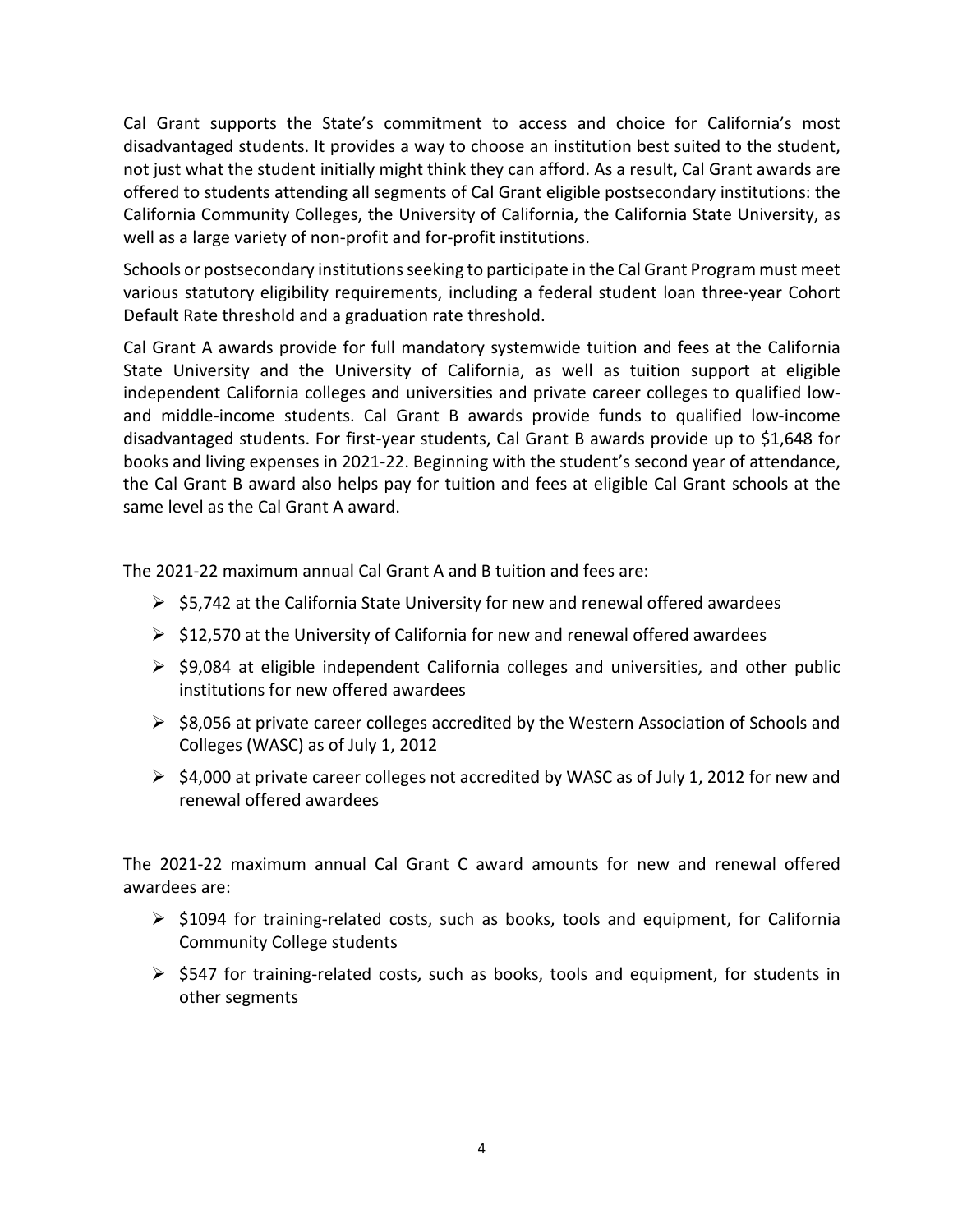## **APPLICATION PROCESS**

Applicants must meet multiple criteria to qualify. Submitting both the Free Application for Federal Student Aid (FAFSA) or the California Dream Act Application and the Cal Grant Grade Point Average (GPA) Verification Form by the statutory deadlines is the first step for students to be considered for a Cal Grant award. Of the 1,498,185 students who were successful in completing this first step in the 2021-22 award year, 1,041,726, or 70 percent, did not meet the financial and basic eligibility criteria. The basic eligibility criteria that students failed to meet include not being a California resident, not listing a California college or university seeking to participate in the Cal Grant Program on the application, and having already graduated with a bachelor's degree.

In addition to meeting financial and basic eligibility criteria, there are academic and other requirements specific to each component as indicated below.

#### NEW HIGH SCHOOL ENTITLEMENT CAL GRANT A AND B AWARDS

The 2021-22 new High School Entitlement Cal Grant A and B awards were guaranteed to applicants who graduated from high school in 2019-20 or 2020-21 and satisfied the application and GPA deadlines and met the financial and basic eligibility criteria. The High School Entitlement Cal Grant A and B awards required a minimum 3.0 and 2.0 GPA, respectively.

Beginning with the 2008-09 award year, new High School Entitlement Cal Grant offered awardees were required to provide confirmation of high school graduation prior to the Commission disbursing any Cal Grant funds.

# NEW CALIFORNIA COMMUNITY COLLEGE TRANSFER ENTITLEMENT CAL GRANT A AND B

#### **AWARDS**

The 2021-22 California Community College Transfer Entitlement (Transfer Entitlement) Cal Grant A and B awards were guaranteed to every applicant who satisfied the application and GPA deadlines and met the financial and basic eligibility criteria, graduated from a California high school or its equivalent after June 30, 2000, was a California resident at the time of high school graduation, transferred to a qualifying baccalaureate-degree granting institution from a California Community College during the award year, was under the age of 28 at the time of the transfer, and had a minimum California Community College GPA of 2.4.

Beginning with the 2006-07 award year, new Transfer Entitlement Cal Grant offered awardees were required to provide confirmation of meeting the above eligibility requirements prior to the Commission disbursing any Cal Grant funds. Also, 10 percent of the new and renewal awards were randomly selected for campus-level verification that the offered awardee met the eligibility requirements prior to the Commission disbursing any Cal Grant funds.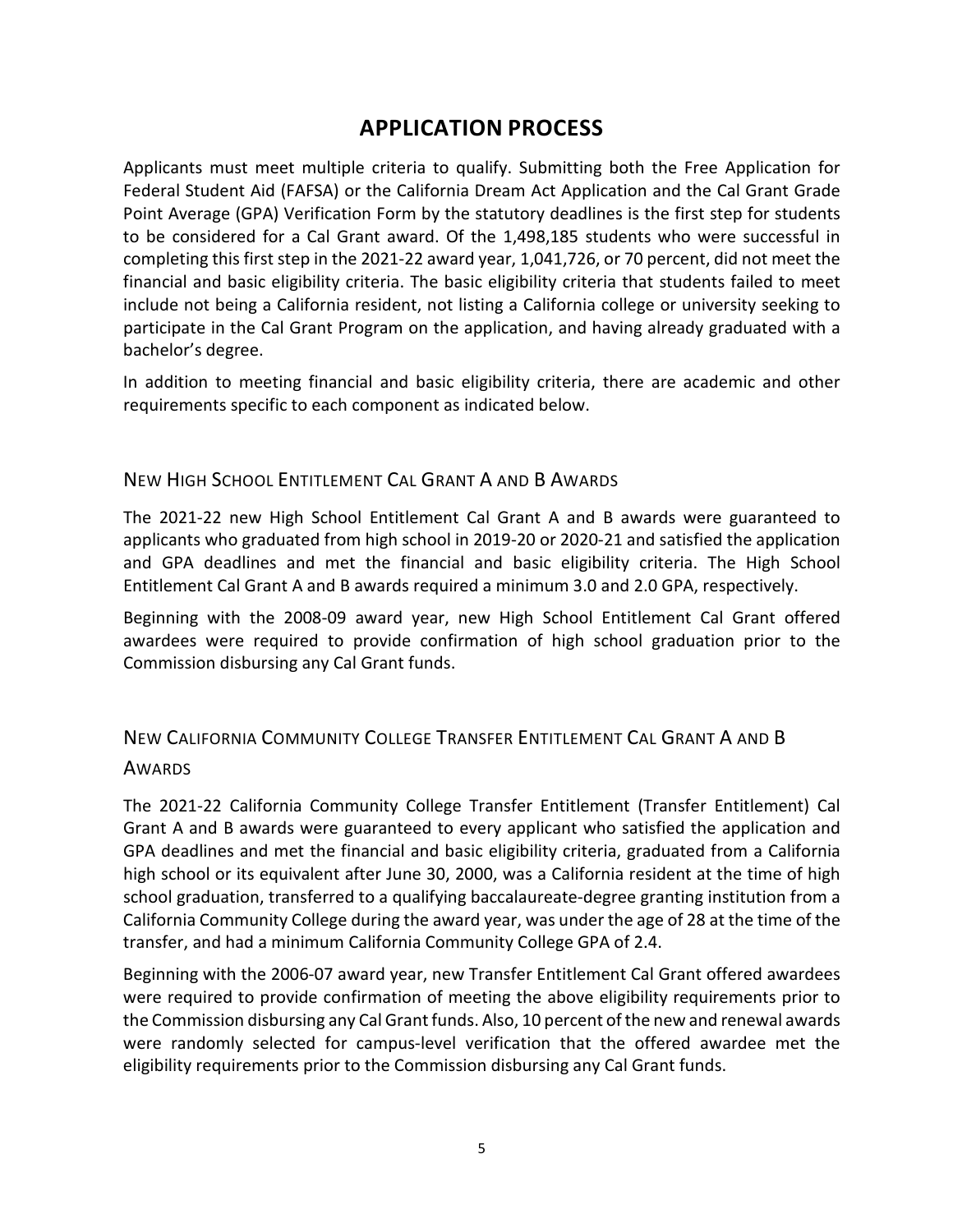## NEW COMPETITIVE CAL GRANT A AND B AWARDS

The 2021-22 Competitive Cal Grant A and B awards were available to California applicants who satisfied the application and GPA deadlines and met the financial and basic eligibility criteria, but did not receive a new High School or Transfer Entitlement Cal Grant award. The Competitive Cal Grant A awards required a minimum 3.0 high school GPA or a minimum 2.4 college GPA. The Competitive Cal Grant B awards required a minimum 2.0 high school or college GPA. Qualifying applicants competed for the 41,000 Competitive Cal Grant A and B awards. Fifty percent of these awards were available to all applicants who met the eligibility criteria and applied by the March  $2^{nd}$  application deadline. The remaining fifty percent were reserved for applicants who enrolled at a California Community College and applied by the September 2<sup>nd</sup> application deadline.

## NEW CAL GRANT C AWARDS

The 2021-22 new Cal Grant C awards were available to low- and middle-income applicants receiving occupational or technical training in a course that was at least four months long. Qualifying applicants who completed and returned a Cal Grant C Supplement competed for Cal Grant C awards.

## RENEWAL OF CAL GRANT AWARDS

In addition to meeting various statutory eligibility requirements in order to continue in the Cal Grant Program, renewing Cal Grant recipients had to meet Income and Asset Ceilings and minimum need criteria to satisfy the financial need requirement beginning in 2011-12. In order to renew for the 2021-22 award year, renewing Cal Grant recipients had to meet different Income and Asset Ceilings than new Cal Grant applicants.

## **ELIGIBLE APPLICANTS AND OFFERED AWARDEES**

In the 2021-22 award year, of the 1,498,185students who satisfied the application and GPA deadlines, 456,459, or 30 percent, qualified for a Cal Grant award. Of the 456,459, qualified applicants, 373,457 were offered a new Cal Grant award.

This report as well as other reports produced by the Commission can be viewed on the Commission's Website a[t www.csac.ca.gov.](http://www.csac.ca.gov/)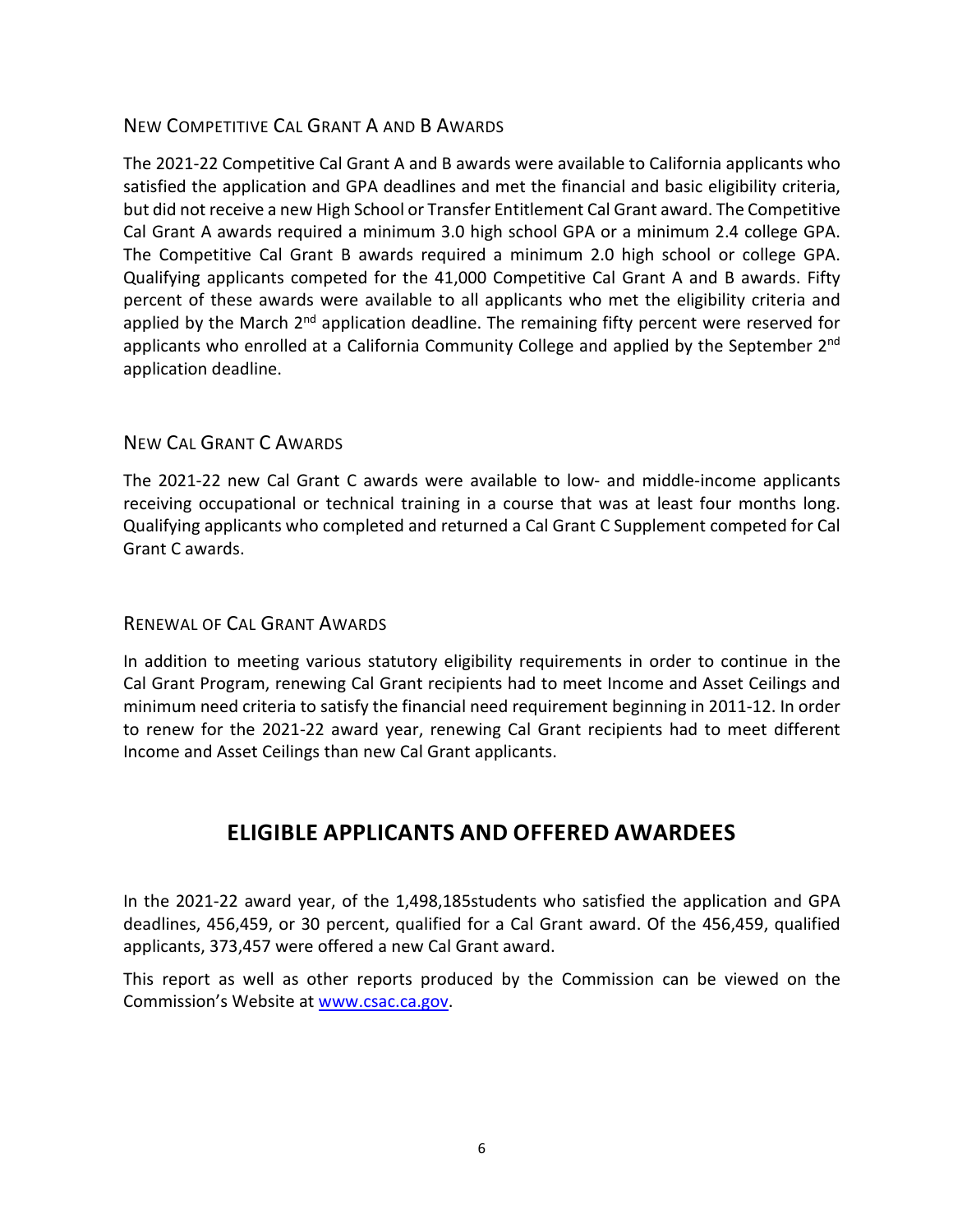## **TABLES**

The following tables summarize the 2021-22 new and renewal Cal Grant offered awardees by the type of financial aid application filed. These statistics do not reflect the actual number of Cal Grant paid recipients, or those who ultimately used their Cal Grant (received payment) to attend college.

## **ACRONYMS**

These acronyms are used in the following tables:

| <b>CCC</b>     | <b>California Community Colleges</b>                                                                                       |
|----------------|----------------------------------------------------------------------------------------------------------------------------|
| <b>CSU</b>     | California State University                                                                                                |
| ICU            | Non-Profit Private Colleges and Universities                                                                               |
| PCC-W          | For-Profit Private Career Colleges accredited by the Western<br>Association of Schools and Colleges as of July 1, 2012     |
| PCC-NW         | For-Profit Private Career Colleges not accredited by the Western<br>Association of Schools and Colleges as of July 1, 2012 |
| Public - Other | Public institutions other than CCC, CSU, or UC                                                                             |
| UC             | University of California                                                                                                   |

## **NOTES**

- **TABLE 3A and TABLE 3B** Although new September Competitive Cal Grant awards are offered to students enrolled at a California Community College meeting the September 2<sup>nd</sup> deadline, the data reflects offered awardees who subsequently transfer from the community colleges to tuition-charging institutions.
- **TABLE 5** Cal Grant C applicants are not required to submit a GPA.
- **TABLE 6** The educational level is the self-reported grade level the student indicates on the Free Application for Federal Student Aid or the California Dream Act Application.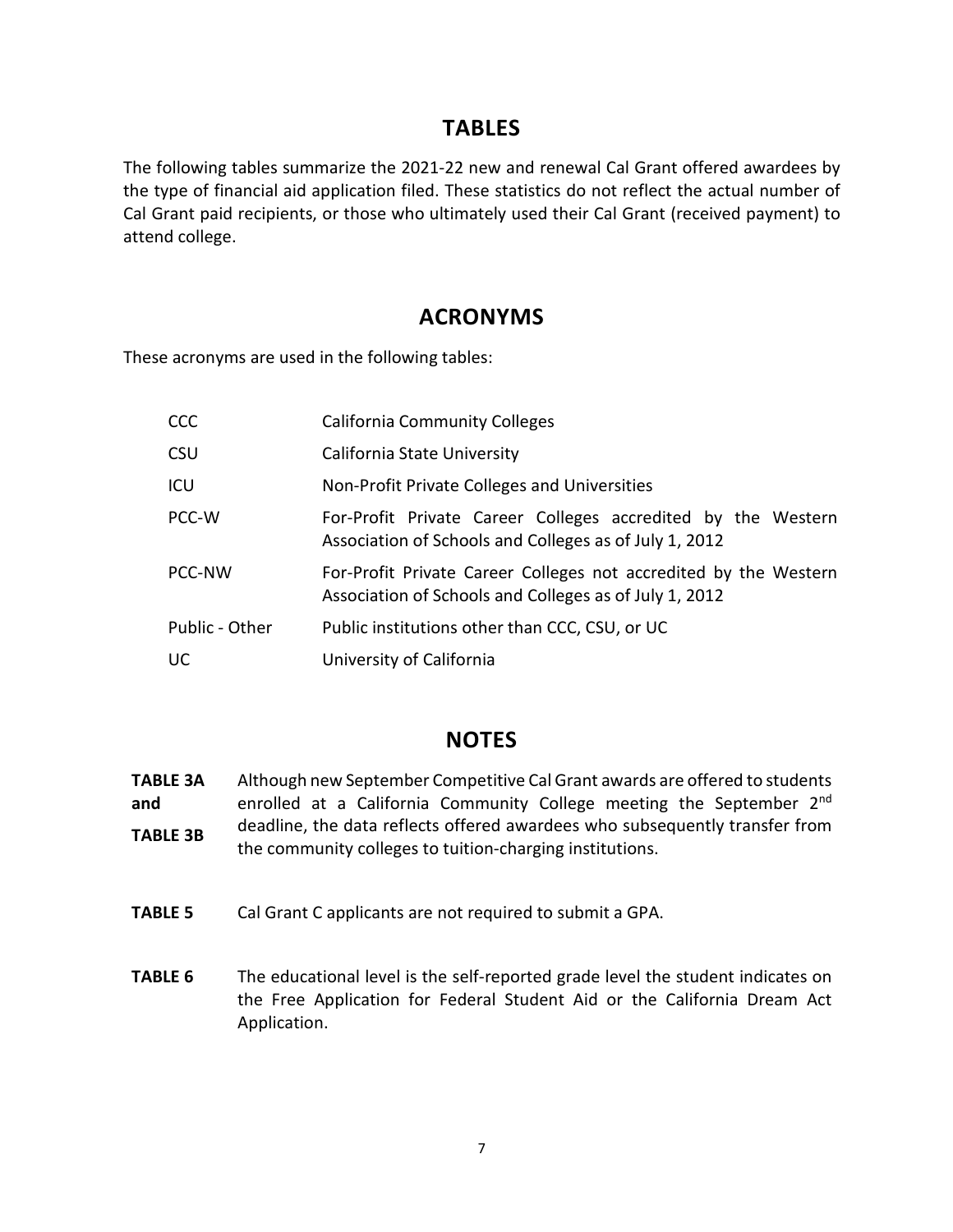## **TABLE 1**

## **Cal Grant Program 2021-22 New and Renewal Offered Awardees by Award Type**

| <b>Offered Awardees</b> | Cal Grant A                                    |     | Cal Grant B |     | Cal Grant C |    | All Components |      |
|-------------------------|------------------------------------------------|-----|-------------|-----|-------------|----|----------------|------|
| <b>All Filers</b>       |                                                |     |             |     |             |    |                |      |
| <b>New</b>              | 79,546                                         | 21% | 292.121     | 78% | 1.790       | 0% | 373,457        | 100% |
| Renewal                 | 112,325                                        | 40% | 165,400     | 59% | 4,956       | 2% | 282,681        | 100% |
| All                     | 191,871                                        | 29% | 457,521     | 70% | 6,746       | 1% | 656,138        | 100% |
| <b>FAFSA Filers</b>     |                                                |     |             |     |             |    |                |      |
| <b>New</b>              | 78,257                                         | 22% | 283,342     | 78% | 1.775       | 0% | 363,374        | 100% |
| Renewal                 | 109,205                                        | 40% | 158,217     | 58% | 4,818       | 2% | 272,240        | 100% |
| All                     | 187,462                                        | 29% | 441.559     | 69% | 6,593       | 1% | 635,614        | 100% |
|                         | <b>California Dream Act Application Filers</b> |     |             |     |             |    |                |      |
| <b>New</b>              | 1.289                                          | 13% | 8.779       | 87% | 15          | 0% | 10,083         | 100% |
| Renewal                 | 3,120                                          | 30% | 7,183       | 69% | 138         | 1% | 10,441         | 100% |
| All                     | 4,409                                          | 21% | 15.962      | 78% | 153         | 1% | 20.524         | 100% |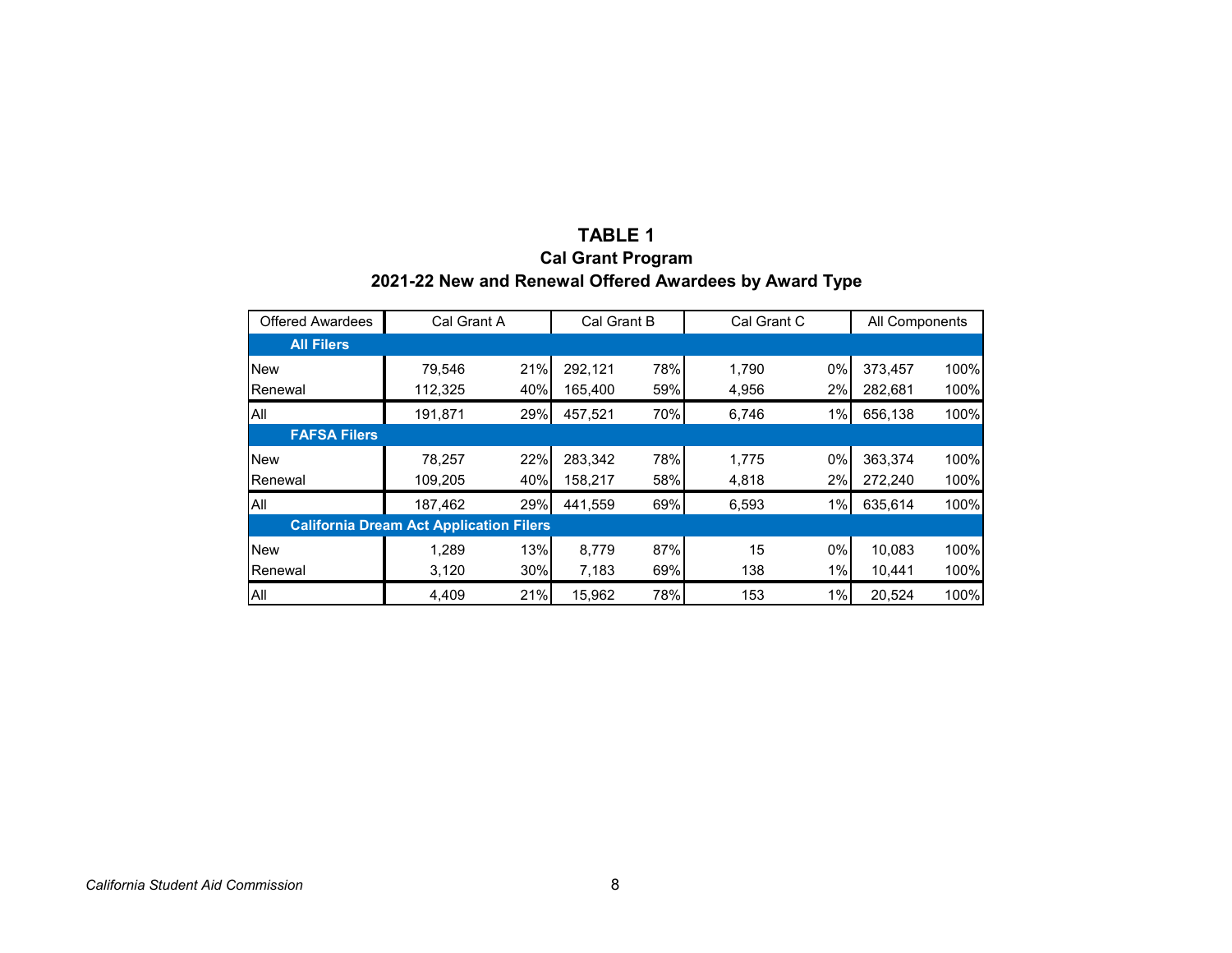## **TABLE 2 Cal Grant Program 2021-22 New and Renewal Offered Awardees by Component**

| Offered Awardees    | <b>High School Entitlement</b>                 |     | Transfer Entitlement |    | <b>CCC Entitlement</b> |       | March Competitive |     | September Competitive |       | Cal Grant C |       | All Components |      |
|---------------------|------------------------------------------------|-----|----------------------|----|------------------------|-------|-------------------|-----|-----------------------|-------|-------------|-------|----------------|------|
| <b>All Filers</b>   |                                                |     |                      |    |                        |       |                   |     |                       |       |             |       |                |      |
| <b>New</b>          | 152,269                                        | 41% | 29,137               | 8% | 175,400                | 47%   | 14.861            | 4%  |                       | 0%    | 790,        | 0%    | 373,457        | 53%  |
| Renewal             | 218,975                                        | 77% | 11,253               | 4% | 0                      | 0%    | 18,844            | 7%I | 28,653                | 10%   | 4,956       | 2%    | 282,681        | 100% |
| <b>AII</b>          | 371.244                                        | 57% | 40,390               | 6% | 175,400                | 27%   | 33,705            | 5%  | 28,653                | 4%    | 6,746       | 1%    | 656,138        | 73%  |
| <b>FAFSA Filers</b> |                                                |     |                      |    |                        |       |                   |     |                       |       |             |       |                |      |
| <b>New</b>          | 147.259                                        | 41% | 28,231               | 8% | 171.490                | 47%   | 14.619            | 4%  |                       | 0%    | 1,775       | 0%    | 363,374        | 53%  |
| Renewal             | 209,960                                        | 77% | 10,668               | 4% | 0                      | 0%    | 18,371            | 7%  | 28,423                | 10%   | 4,818       | 2%    | 272,240        | 100% |
| All                 | 357.219                                        | 56% | 38,899               | 6% | 171,490                | 27%   | 32,990            | 5%  | 28,423                | 4%    | 6,593       | 1%    | 635,614        | 73%  |
|                     | <b>California Dream Act Application Filers</b> |     |                      |    |                        |       |                   |     |                       |       |             |       |                |      |
| <b>New</b>          | 5,010                                          | 50% | 906                  | 9% | 3,910                  | 39%   | 242               | 2%  |                       | 0%    | 15          | 0%    | 10,083         | 61%  |
| Renewal             | 9,015                                          | 86% | 585                  | 6% |                        | $0\%$ | 473               | 5%  | 230                   | 2%    | 138         | 1%    | 10,441         | 100% |
| All                 | 14,025                                         | 68% | 1,491                | 7% | 3,910                  | 19%   | 715               | 3%  | 230                   | $1\%$ | 153         | $1\%$ | 20,524         | 81%  |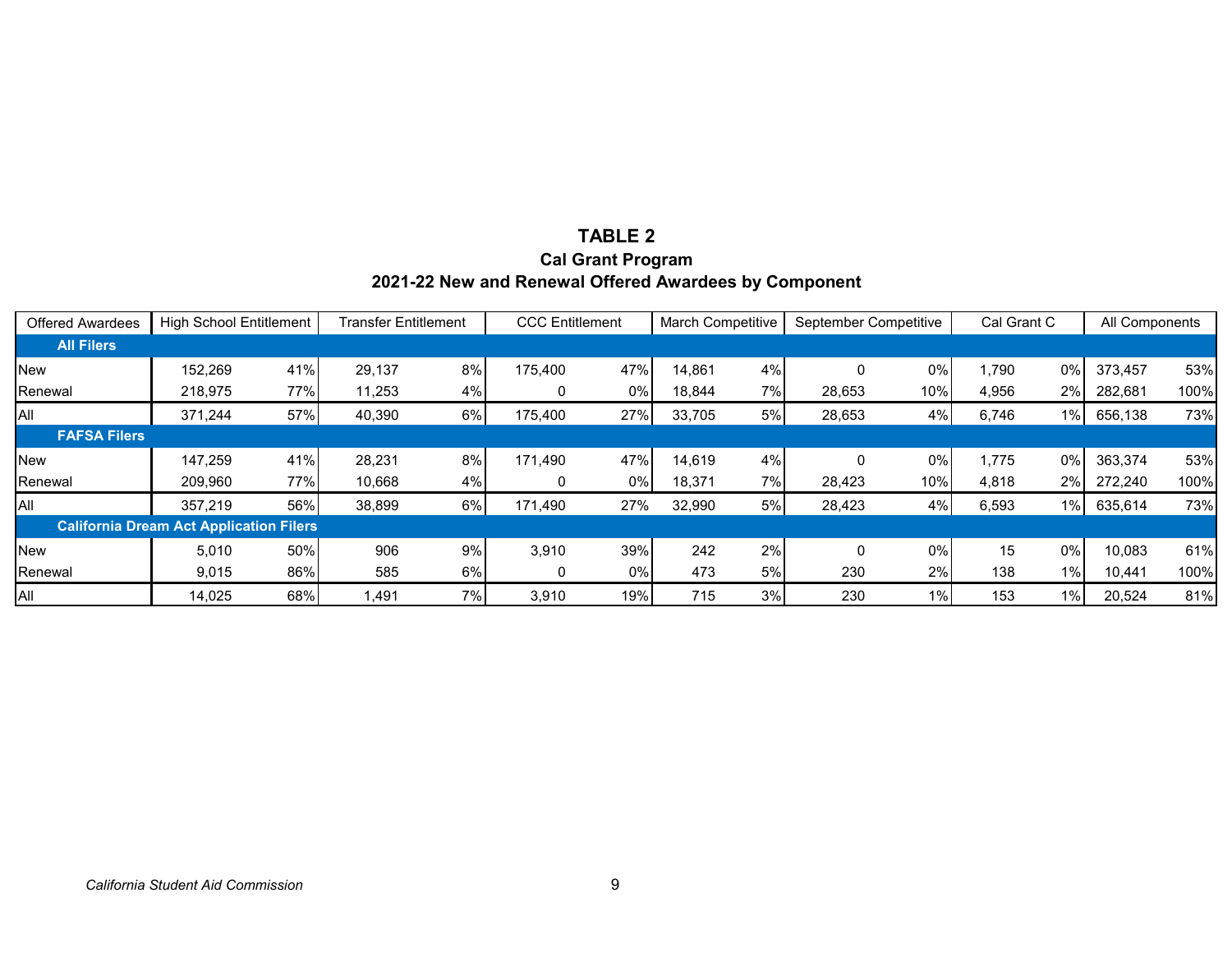#### **TABLE 3A**

#### **Cal Grant Program 2021-22 New and Renewal Offered Awardees by Component and Segment**

|                   |                                |                              |                                        | Cal Grant A                           |                                                |                                         |                              |                              |                            | Cal Grant B                                       |                            |                                 |                               |                         |                               |                      |
|-------------------|--------------------------------|------------------------------|----------------------------------------|---------------------------------------|------------------------------------------------|-----------------------------------------|------------------------------|------------------------------|----------------------------|---------------------------------------------------|----------------------------|---------------------------------|-------------------------------|-------------------------|-------------------------------|----------------------|
| Segment           | <b>Status</b>                  | Entitlement<br>High School   | Entitlement<br>Transfer                | Entitlement<br>CCC                    | March Competitive                              | September Competitive                   | Total                        | School Entitlement<br>동<br>도 | Transfer Entitlement       | Entitlement<br>CCC                                | March Competitive          | September Competitive           | Total                         | $\circ$<br>Grant<br>ලි  | All Components                |                      |
| <b>All Filers</b> |                                |                              |                                        |                                       |                                                |                                         |                              |                              |                            |                                                   |                            |                                 |                               |                         |                               |                      |
| CCC               | <b>New</b><br>Renewal<br>Total | 9,560<br>21,803<br>31,363    | 22<br>5<br>27                          | 13,657<br>0<br>13,657                 | $\mathbf 0$<br>187<br>187                      | $\mathbf 0$<br>523<br>523               | 23,239<br>22,518<br>45,757   | 53,399<br>44,996<br>98,395   | 91<br>$\overline{7}$<br>98 | 161,398<br>$\mathbf 0$<br>161,398                 | 9<br>9,762<br>9,771        | $\mathbf 0$<br>22,172<br>22,172 | 214,897<br>76,937<br>291,834  | 0<br>4,269<br>4,269     | 238,136<br>103,724<br>341,860 | 64%<br>37%<br>52%    |
| <b>UC</b>         | <b>New</b><br>Renewal<br>Total | 26,602<br>48,962<br>75,564   | 1,851<br>898<br>2,749                  | 12<br>0<br>12                         | 39<br>36<br>75                                 | $\mathbf 0$<br>20<br>20                 | 28,504<br>49,916<br>78,420   | 1,923<br>4,079<br>6,002      | 4,286<br>1,782<br>6,068    | 3<br>0<br>3                                       | 1,710<br>1,253<br>2,963    | $\mathbf 0$<br>1,020<br>1,020   | 7,922<br>8,134<br>16,056      | $\mathbf 0$<br>0<br>0   | 36,426<br>58,050<br>94,476    | 10%<br>21%<br>14%    |
| CSU               | <b>New</b><br>Renewal<br>Total | 10,861<br>22,998<br>33,859   | 4,737<br>1,915<br>6,652                | 35<br>0<br>35                         | 5<br>111<br>116                                | $\mathbf 0$<br>100<br>100               | 15,638<br>25,124<br>40,762   | 35,474<br>59,025<br>94,499   | 15,089<br>5,464<br>20,553  | 256<br>$\mathbf 0$<br>256                         | 8,597<br>5,926<br>14,523   | $\Omega$<br>4,201<br>4,201      | 59,416<br>74,616<br>134,032   | $\Omega$<br>1           | 75,054<br>99,741<br>174,795   | 20%<br>35%<br>27%    |
| Public -<br>Other | <b>New</b><br>Renewal<br>Total | 2<br>3                       | $\mathbf 0$<br>$\mathbf 0$<br>$\Omega$ | 0<br>0<br>0                           | $\overline{4}$<br>$\overline{\mathbf{c}}$<br>6 | $\mathbf 0$<br>$\pmb{0}$<br>$\mathbf 0$ | 6<br>9                       | 6<br>7                       | 0<br>0<br>$\Omega$         | $\mathbf 0$<br>$\mathbf 0$<br>$\mathbf 0$         | $\overline{4}$<br>13<br>17 | $\Omega$                        | 10<br>15<br>25                | $\Omega$<br>18<br>18    | 16<br>36<br>52                | $0\%$<br>0%<br>0%    |
| ICU               | <b>New</b><br>Renewal<br>Total | 9,999<br>13,641<br>23,640    | 734<br>403<br>1,137                    | $\overline{c}$<br>0<br>$\overline{2}$ | 144<br>71<br>215                               | $\mathbf 0$<br>21<br>21                 | 10,879<br>14,136<br>25,015   | 2,264<br>2,397<br>4,661      | 1,493<br>585<br>2,078      | $\boldsymbol{2}$<br>$\mathbf 0$<br>$\overline{2}$ | 1,483<br>934<br>2,417      | $\mathbf 0$<br>465<br>465       | 5,242<br>4,381<br>9,623       | 81<br>53<br>134         | 16,202<br>18,570<br>34,772    | 4%<br>7%<br>5%       |
| PCC-W             | <b>New</b><br>Renewal<br>Total | 333<br>364<br>697            | 202<br>93<br>295                       | $\mathbf{1}$<br>0<br>1                | 247<br>46<br>293                               | $\mathbf 0$<br>5<br>5                   | 783<br>508<br>1,291          | 307<br>225<br>532            | 329<br>77<br>406           | $\mathbf 0$<br>$\mathbf 0$<br>0                   | 805<br>274<br>1,079        | $\mathbf 0$<br>54<br>54         | 1,441<br>630<br>2,071         | 219<br>111<br>330       | 2,443<br>1,249<br>3,692       | 1%<br>0%<br>1%       |
| PCC-NW            | <b>New</b><br>Renewal<br>Total | 162<br>69<br>231             | 83<br>15<br>98                         | 3<br>0<br>3                           | 249<br>33<br>282                               | $\mathbf 0$<br>3<br>3                   | 497<br>120<br>617            | 1,377<br>414<br>1,791        | 220<br>9<br>229            | 31<br>$\mathbf 0$<br>31                           | 1,565<br>196<br>1,761      | $\mathbf 0$<br>68<br>68         | 3,193<br>687<br>3,880         | 1,490<br>504<br>1,994   | 5,180<br>1,311<br>6,491       | 1%<br>0%<br>1%       |
| All<br>Segments   | <b>New</b><br>Renewal<br>Total | 57,519<br>107,838<br>165,357 | 7,629<br>3,329<br>10,958               | 13,710<br>0<br>13,710                 | 688<br>486<br>1,174                            | $\Omega$<br>672<br>672                  | 79,546<br>112,325<br>191,871 | 94,750<br>111,137<br>205,887 | 21,508<br>7,924<br>29,432  | 161,690<br>0<br>161,690                           | 14,173<br>18,358<br>32,531 | $\Omega$<br>27,981<br>27,981    | 292,121<br>165,400<br>457,521 | 1,790<br>4,956<br>6,746 | 373,457<br>282,681<br>656,138 | 100%<br>100%<br>100% |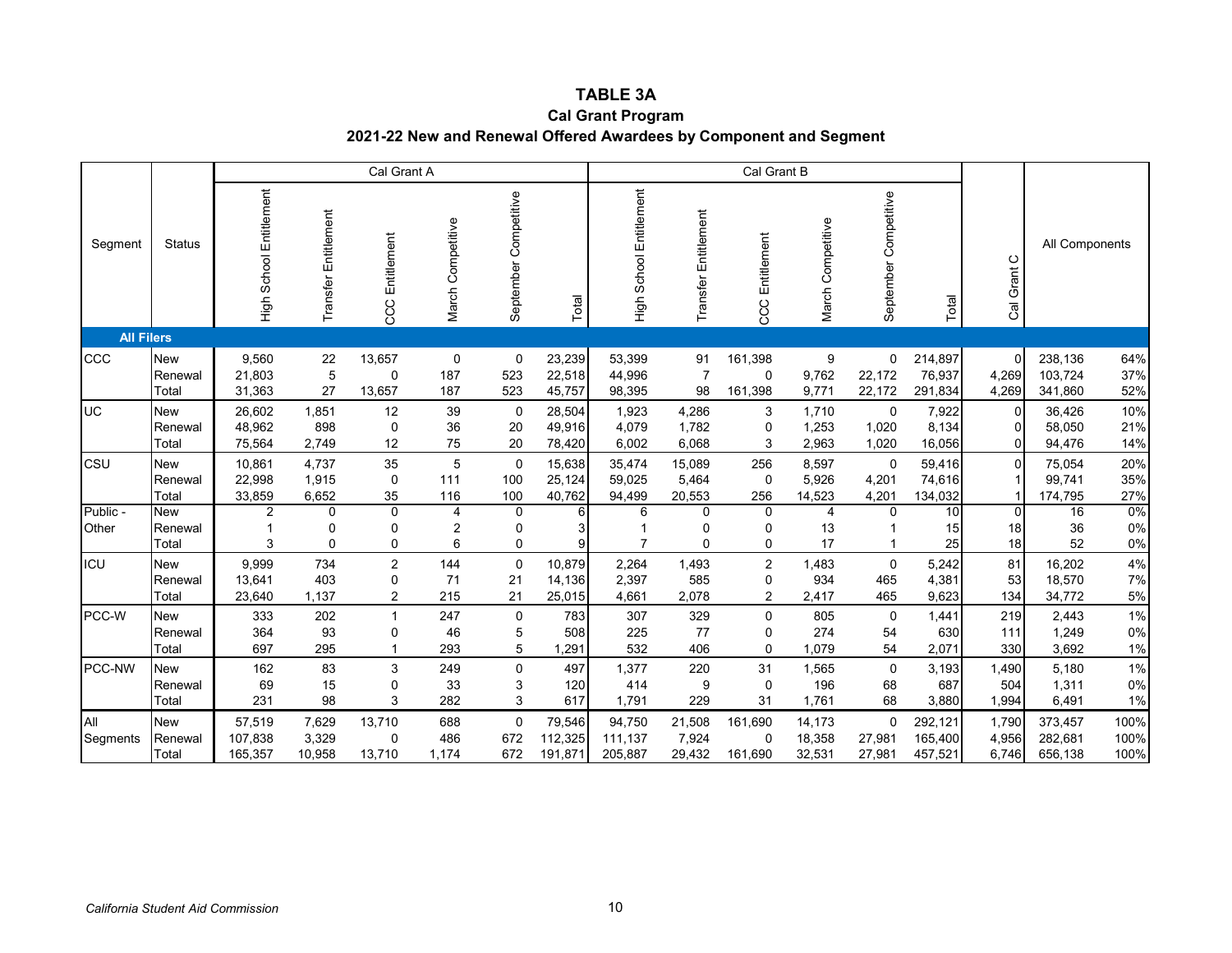#### **TABLE 3B**

#### **Cal Grant Program 2021-22 New and Renewal Offered Awardees by Component and Segment**

|                   |                                |                              |                                           | Cal Grant A                           |                           |                                 |                              |                              |                           | Cal Grant B                                          |                                    |                                 |                               |                          |                               |                      |
|-------------------|--------------------------------|------------------------------|-------------------------------------------|---------------------------------------|---------------------------|---------------------------------|------------------------------|------------------------------|---------------------------|------------------------------------------------------|------------------------------------|---------------------------------|-------------------------------|--------------------------|-------------------------------|----------------------|
| Segment           | <b>Status</b>                  | Entitlement<br>High School   | Entitlement<br>Transfer                   | Entitlement<br>CCC                    | March Competitive         | September Competitive           | Total                        | School Entitlement<br>등<br>도 | Transfer Entitlement      | Entitlement<br>CCC                                   | March Competitive                  | September Competitive           | Total                         | $\circ$<br>Cal Grant     | All Components                |                      |
|                   | <b>FAFSA Filers</b>            |                              |                                           |                                       |                           |                                 |                              |                              |                           |                                                      |                                    |                                 |                               |                          |                               |                      |
| CCC               | <b>New</b><br>Renewal<br>Total | 9,406<br>21,399<br>30,805    | 21<br>5<br>26                             | 13,490<br>0<br>13,490                 | $\mathbf 0$<br>182<br>182 | $\mathbf 0$<br>519<br>519       | 22,917<br>22,105<br>45,022   | 50,622<br>42,354<br>92,976   | 84<br>5<br>89             | 157,662<br>$\mathbf 0$<br>157,662                    | $\boldsymbol{9}$<br>9,523<br>9,532 | $\mathbf 0$<br>21,992<br>21,992 | 208,377<br>73,874<br>282,251  | 0<br>4,137<br>4,137      | 231,294<br>100,116<br>331,410 | 64%<br>37%<br>52%    |
| UC                | <b>New</b><br>Renewal<br>Total | 25,950<br>47,068<br>73,018   | 1,829<br>869<br>2,698                     | 12<br>$\pmb{0}$<br>12                 | 38<br>35<br>73            | $\mathbf 0$<br>20<br>20         | 27,829<br>47,992<br>75,821   | 1,878<br>3,839<br>5,717      | 4,136<br>1,667<br>5,803   | 3<br>3                                               | 1,675<br>1,208<br>2,883            | 1,014<br>1,014                  | 7,692<br>7,728<br>15,420      | $\mathbf 0$<br>0<br>0    | 35,521<br>55,720<br>91,241    | 10%<br>20%<br>14%    |
| CSU               | <b>New</b><br>Renewal<br>Total | 10,753<br>22,507<br>33,260   | 4,675<br>1,871<br>6,546                   | 34<br>0<br>34                         | 5<br>107<br>112           | 98<br>98                        | 15,467<br>24,583<br>40,050   | 34,364<br>56,004<br>90,368   | 14,469<br>5,093<br>19,562 | 252<br>252                                           | 8,404<br>5,759<br>14,163           | 4,168<br>4,168                  | 57,489<br>71,024<br>128,513   | $\mathbf 0$<br>1         | 72,956<br>95,608<br>168,564   | 20%<br>35%<br>27%    |
| Public -<br>Other | <b>New</b><br>Renewal<br>Total | 2<br>3                       | $\mathbf 0$<br>$\mathbf 0$<br>$\mathbf 0$ | 0<br>0<br>0                           | $\overline{4}$<br>2<br>6  | $\mathbf 0$<br>0<br>$\mathbf 0$ | 6<br>9                       | 6<br>$\overline{7}$          | 0<br>0<br>0               | $\mathbf 0$<br>0<br>$\mathbf 0$                      | $\overline{4}$<br>13<br>17         | $\Omega$                        | 10<br>15<br>25                | $\mathbf{0}$<br>18<br>18 | 16<br>36<br>52                | 0%<br>0%<br>0%       |
| ICU               | <b>New</b><br>Renewal<br>Total | 9,892<br>13,408<br>23,300    | 730<br>400<br>1,130                       | $\mathbf 2$<br>0<br>2                 | 143<br>71<br>214          | 21<br>21                        | 10,767<br>13,900<br>24,667   | 2,232<br>2,321<br>4,553      | 1,468<br>569<br>2,037     | $\overline{\mathbf{c}}$<br>$\mathbf 0$<br>$\sqrt{2}$ | 1,477<br>924<br>2,401              | $\mathbf 0$<br>461<br>461       | 5,179<br>4,275<br>9,454       | 81<br>52<br>133          | 16,027<br>18,227<br>34,254    | 4%<br>7%<br>5%       |
| PCC-W             | <b>New</b><br>Renewal<br>Total | 330<br>362<br>692            | 200<br>91<br>291                          | $\mathbf 1$<br>0<br>1                 | 247<br>46<br>293          | 5<br>5                          | 778<br>504<br>1,282          | 303<br>220<br>523            | 321<br>76<br>397          | $\mathbf 0$<br>0<br>0                                | 803<br>272<br>1,075                | $\mathbf 0$<br>53<br>53         | 1,427<br>621<br>2,048         | 215<br>111<br>326        | 2,420<br>1,236<br>3,656       | 1%<br>0%<br>1%       |
| PCC-NW            | <b>New</b><br>Renewal<br>Total | 160<br>68<br>228             | 82<br>14<br>96                            | $\overline{c}$<br>0<br>$\overline{2}$ | 249<br>33<br>282          | 3<br>$\sqrt{3}$                 | 493<br>118<br>611            | 1,361<br>408<br>1,769        | 216<br>8<br>224           | 30<br>$\mathbf 0$<br>30                              | 1,561<br>196<br>1,757              | $\pmb{0}$<br>68<br>68           | 3,168<br>680<br>3,848         | 1,479<br>499<br>1,978    | 5,140<br>1,297<br>6,437       | 1%<br>0%<br>1%       |
| All<br>Segments   | <b>New</b><br>Renewal<br>Total | 56,493<br>104,813<br>161,306 | 7,537<br>3,250<br>10,787                  | 13,541<br>0<br>13,541                 | 686<br>476<br>1,162       | $\Omega$<br>666<br>666          | 78,257<br>109,205<br>187,462 | 90,766<br>105,147<br>195,913 | 20,694<br>7,418<br>28,112 | 157,949<br>$\Omega$<br>157,949                       | 13,933<br>17,895<br>31,828         | $\Omega$<br>27,757<br>27,757    | 283,342<br>158,217<br>441,559 | 1,775<br>4,818<br>6,593  | 363,374<br>272,240<br>635,614 | 100%<br>100%<br>100% |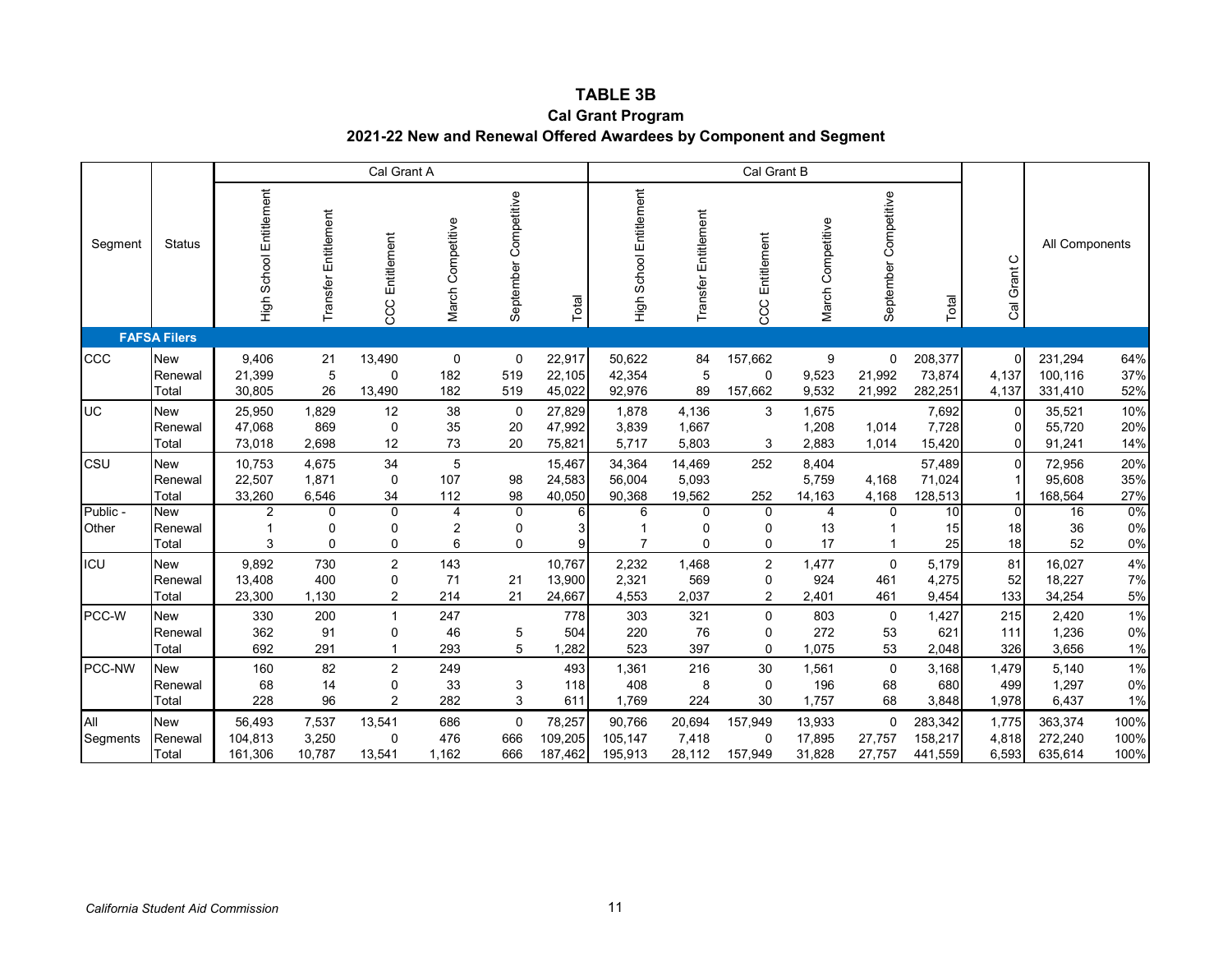#### **TABLE 3C**

#### **Cal Grant Program 2021-22 New and Renewal Offered Awardees by Component and Segment**

|                   |                                |                                                |                                                    | Cal Grant A               |                                         |                                               |                          |                               |                                         | Cal Grant B                                |                                       |                           |                                  |                                                 |                                      |                      |
|-------------------|--------------------------------|------------------------------------------------|----------------------------------------------------|---------------------------|-----------------------------------------|-----------------------------------------------|--------------------------|-------------------------------|-----------------------------------------|--------------------------------------------|---------------------------------------|---------------------------|----------------------------------|-------------------------------------------------|--------------------------------------|----------------------|
| Segment           | <b>Status</b>                  | High School Entitlement                        | Entitlement<br>Transfer                            | Entitlement<br>CCC        | March Competitive                       | September Competitive                         | Total                    | School Entitlement<br>.<br>도구 | Transfer Entitlement                    | Entitlment<br>CCC                          | March Competitive                     | September Competitive     | Total                            | $\circ$<br>Grant<br>ලි                          | All Components                       |                      |
|                   |                                | <b>California Dream Act Application Filers</b> |                                                    |                           |                                         |                                               |                          |                               |                                         |                                            |                                       |                           |                                  |                                                 |                                      |                      |
| CCC               | <b>New</b><br>Renewal<br>Total | 154<br>404<br>558                              | $\mathbf{1}$<br>$\mathbf 0$<br>$\mathbf{1}$        | 167<br>0<br>167           | $\mathbf 0$<br>5<br>5                   | $\pmb{0}$<br>$\overline{4}$<br>$\overline{4}$ | 322<br>413<br>735        | 2,777<br>2,642<br>5,419       | $\overline{7}$<br>$\boldsymbol{2}$<br>9 | 3,736<br>0<br>3,736                        | $\pmb{0}$<br>239<br>239               | 0<br>180<br>180           | 6,520<br>3,063<br>9,583          | $\overline{0}$<br>132<br>132                    | 6,842<br>3,608<br>10,450             | 68%<br>35%<br>51%    |
| UC                | <b>New</b><br>Renewal<br>Total | 652<br>1,894<br>2,546                          | 22<br>29<br>51                                     | $\mathbf 0$<br>0<br>0     | $\mathbf{1}$<br>2                       | $\mathbf 0$<br>$\mathbf 0$<br>$\mathbf 0$     | 675<br>1,924<br>2,599    | 45<br>240<br>285              | 150<br>115<br>265                       | 0<br>0<br>0                                | 35<br>45<br>80                        | $\mathbf 0$<br>6<br>6     | 230<br>406<br>636                | $\mathbf 0$<br>$\overline{0}$<br>$\overline{0}$ | 905<br>2,330<br>3,235                | 9%<br>22%<br>16%     |
| CSU               | <b>New</b><br>Renewal<br>Total | 108<br>491<br>599                              | 62<br>44<br>106                                    | 1<br>0<br>1               | 0<br>4<br>4                             | $\pmb{0}$<br>$\overline{c}$<br>$\overline{2}$ | 171<br>541<br>712        | 1,110<br>3,021<br>4,131       | 620<br>371<br>991                       | 4<br>0<br>4                                | 193<br>167<br>360                     | $\mathbf 0$<br>33<br>33   | 1,927<br>3,592<br>5,519          | $\overline{0}$<br>$\overline{0}$<br>$\Omega$    | 2,098<br>4,133<br>6,231              | 21%<br>40%<br>30%    |
| Public -<br>Other | <b>New</b><br>Renewal<br>Total | $\Omega$<br>0<br>$\Omega$                      | $\mathbf 0$<br>0<br>$\mathbf 0$                    | 0<br>0<br>0               | 0<br>$\mathbf 0$<br>$\pmb{0}$           | $\mathbf 0$<br>0<br>$\mathbf 0$               | 0<br>0<br>0              | $\Omega$<br>0<br>$\Omega$     | $\Omega$<br>0<br>$\mathbf 0$            | $\mathbf{0}$<br>$\mathbf 0$<br>$\mathbf 0$ | $\mathbf 0$<br>0<br>$\mathbf 0$       | 0<br>0<br>0               | $\Omega$<br>$\Omega$<br>$\Omega$ | $\Omega$<br>$\Omega$<br>$\overline{0}$          | $\Omega$<br>$\Omega$<br>$\mathbf{0}$ | $0\%$<br>0%<br>0%    |
| ICU               | <b>New</b><br>Renewal<br>Total | 107<br>233<br>340                              | $\overline{4}$<br>3<br>$\overline{7}$              | 0<br>0<br>0               | 1<br>$\mathbf 0$<br>1                   | $\mathbf 0$<br>$\mathbf 0$<br>$\mathbf 0$     | 112<br>236<br>348        | 32<br>76<br>108               | 25<br>16<br>41                          | 0<br>0<br>0                                | $\,6\,$<br>10<br>16                   | $\Omega$<br>4<br>4        | 63<br>106<br>169                 | $\Omega$                                        | 175<br>343<br>518                    | 2%<br>3%<br>3%       |
| PCC-W             | <b>New</b><br>Renewal<br>Total | 3<br>$\overline{\mathbf{c}}$<br>5              | $\overline{2}$<br>$\overline{2}$<br>$\overline{4}$ | 0<br>0<br>0               | $\mathbf 0$<br>0<br>$\mathbf 0$         | $\mathbf 0$<br>$\mathbf 0$<br>$\mathbf 0$     | 5<br>4<br>9              | 4<br>5<br>9                   | 8<br>1<br>9                             | $\mathbf 0$<br>0<br>0                      | $\overline{2}$<br>2<br>4              | $\Omega$                  | 14<br>9<br>23                    | 4<br>$\Omega$<br>4                              | 23<br>13<br>36                       | 0%<br>0%<br>0%       |
| PCC-NW            | <b>New</b><br>Renewal<br>Total | $\overline{2}$<br>1<br>3                       | $\mathbf{1}$<br>$\mathbf{1}$<br>$\overline{2}$     | 1<br>0<br>4               | $\mathbf 0$<br>$\pmb{0}$<br>$\mathbf 0$ | $\mathbf 0$<br>$\mathbf 0$<br>$\mathbf 0$     | 4<br>$\overline{c}$<br>6 | 16<br>6<br>22                 | 4<br>$\overline{1}$<br>5                | 1<br>$\pmb{0}$<br>$\overline{1}$           | $\overline{4}$<br>0<br>$\overline{4}$ | 0<br>0<br>0               | 25<br>$\overline{7}$<br>32       | 11<br>5 <sup>5</sup><br>16                      | 40<br>14<br>54                       | 0%<br>0%<br>0%       |
| All<br>Segments   | <b>New</b><br>Renewal<br>Total | 1,026<br>3,025<br>4,051                        | 92<br>79<br>171                                    | 169<br>$\mathbf 0$<br>169 | 2<br>10<br>12                           | $\mathbf 0$<br>6<br>6                         | 1,289<br>3,120<br>4,409  | 3,984<br>5,990<br>9,974       | 814<br>506<br>1,320                     | 3,741<br>0<br>3,741                        | 240<br>463<br>703                     | $\mathbf 0$<br>224<br>224 | 8,779<br>7,183<br>15,962         | 15<br>138<br>153                                | 10,083<br>10,441<br>20,524           | 100%<br>100%<br>100% |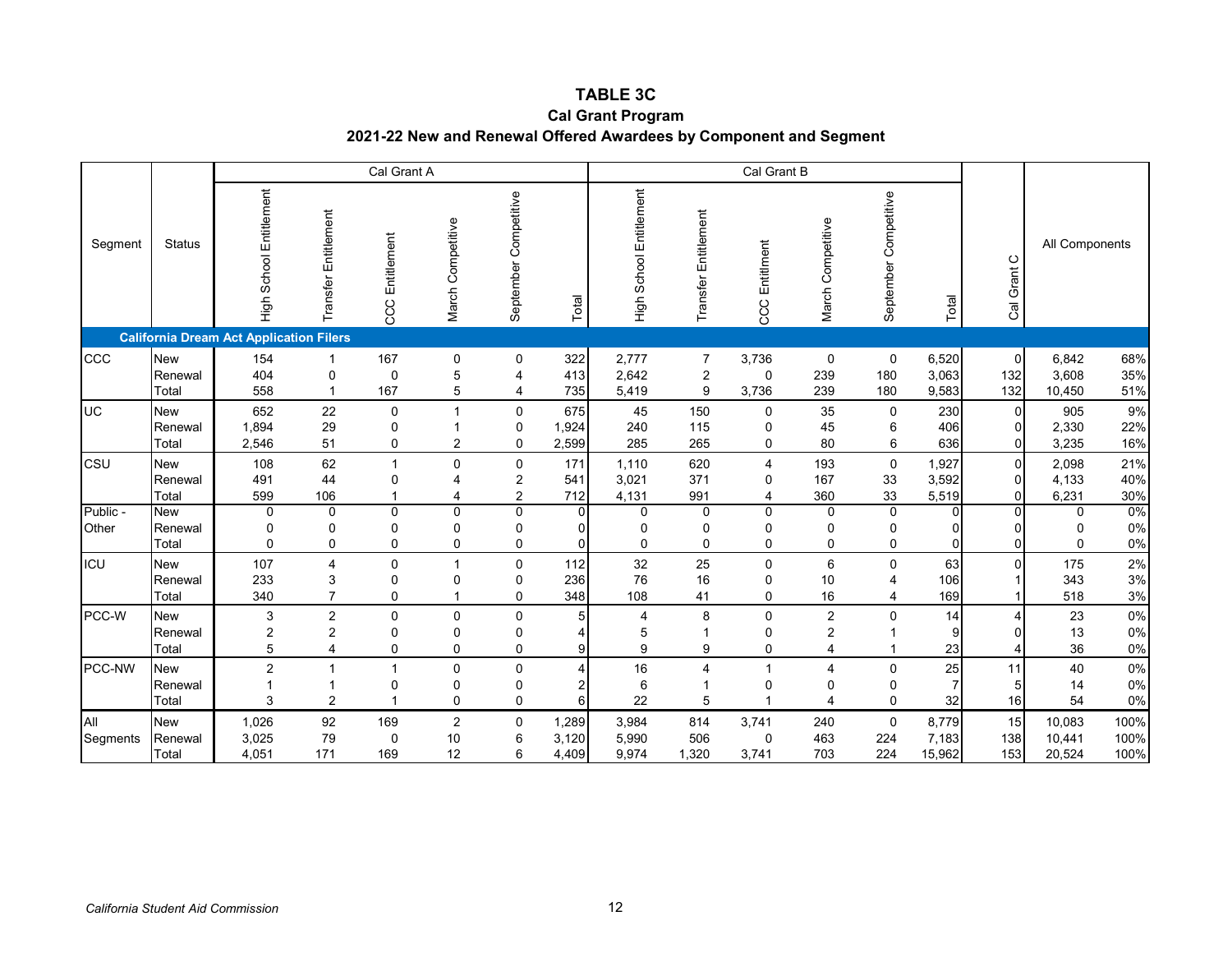## **TABLE 4**

**Cal Grant Program**

**2021-22 New Offered Awardees**

#### **Highest School Completed by Father and/or Mother by Component and Educational Level**

|                                                                                           |                              |                      | Cal Grant A        |                   |                          |        |                         |                      | Cal Grant B        |                   |                          |         |                |                |
|-------------------------------------------------------------------------------------------|------------------------------|----------------------|--------------------|-------------------|--------------------------|--------|-------------------------|----------------------|--------------------|-------------------|--------------------------|---------|----------------|----------------|
| <b>Highest School</b><br>Completed by Offered<br><b>Awardee's Father</b><br>and/or Mother | School Entitlement<br>수<br>도 | Transfer Entitlement | Entitlement<br>CCC | March Competitive | Competitive<br>September | Total  | High School Entitlement | Transfer Entitlement | Entitlement<br>CCC | March Competitive | Competitive<br>September | Total   | ပ<br>Cal Grant | All Components |
| <b>All Filers</b>                                                                         |                              |                      |                    |                   |                          |        |                         |                      |                    |                   |                          |         |                |                |
| High School or less                                                                       | 46%                          | 42%                  | 46%                | 57%               |                          | 46%    | 57%                     | 48%                  | 50%                | 63%               |                          | 53%     | 48%            | 51%            |
| College or beyond                                                                         | 47%                          | 54%                  | 44%                | 30%               |                          | 47%    | 28%                     | 42%                  | 36%                | 23%               |                          | 33%     | 33%            | 36%            |
| <b>Unknown</b>                                                                            | 7%                           | 4%                   | 10%                | 13%               |                          | 7%     | 15%                     | 10%                  | 14%                | 14%               |                          | 14%     | 19%            | 12%            |
| <b>Offered Awardees</b>                                                                   | 57,519                       | 7,629                | 13,710             | 688               | 0                        | 79,546 | 94,750                  | 21,508               | 161,690            | 14,173            | 0                        | 292,121 | 1,790          | 373,457        |
| <b>FAFSA Filers</b>                                                                       |                              |                      |                    |                   |                          |        |                         |                      |                    |                   |                          |         |                |                |
| High School or less                                                                       | 46%                          | 41%                  | 45%                | 57%               |                          | 46%    | 57%                     | 48%                  | 50%                | 63%               |                          | 53%     | 48%            | 51%            |
| College or beyond                                                                         | 48%                          | 54%                  | 45%                | 30%               |                          | 48%    | 29%                     | 43%                  | 37%                | 23%               |                          | 34%     | 33%            | 37%            |
| <b>Unknown</b>                                                                            | 6%                           | 4%                   | 10%                | 13%               |                          | 7%     | 14%                     | 9%                   | 13%                | 14%               |                          | 13%     | 19%            | 12%            |
| <b>Offered Awardees</b>                                                                   | 56,493                       | 7,537                | 13,541             | 686               | 0                        | 78,257 | 90,766                  | 20,694               | 157,949            | 13,933            | 0                        | 283,342 | 1,775          | 363,374        |
| <b>California Dream Act Application Filers</b>                                            |                              |                      |                    |                   |                          |        |                         |                      |                    |                   |                          |         |                |                |
| High School or less                                                                       | 65%                          | 61%                  | 62%                |                   |                          | 64%    | 59%                     | 58%                  | 54%                | 70%               |                          | 57%     | 47%            | 58%            |
| College or beyond                                                                         | 18%                          | 20%                  | 14%                | 50%               |                          | 18%    | 12%                     | 15%                  | 13%                | 8%                |                          | 13%     | 20%            | 13%            |
| Unknown                                                                                   | 17%                          | 20%                  | 25%                | 50%               |                          | 18%    | 29%                     | 27%                  | 33%                | 22%               |                          | 30%     | 33%            | 29%            |
| <b>Offered Awardees</b>                                                                   | 1,026                        | 92                   | 169                | 2                 | 0                        | 1,289  | 3,984                   | 814                  | 3,741              | 240               | 0                        | 8,779   | 15             | 10,083         |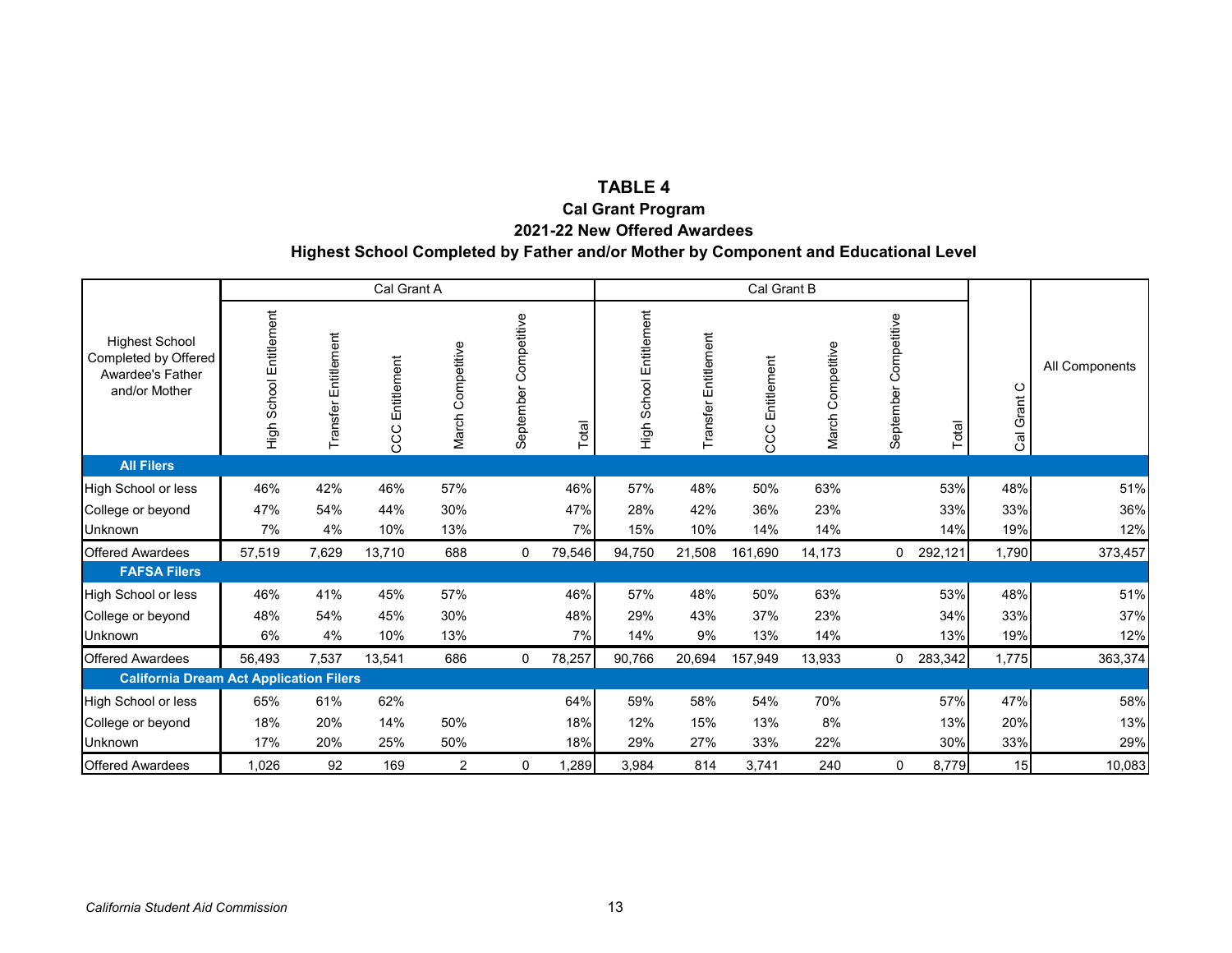#### **TABLE 5 Cal Grant Program 2021-22 New Offered Awardees by Component and Grade Point Average (GPA)**

|                     |                                                |                             | Cal Grant A           |                   |                       |                         |                         |                      | Cal Grant B            |                   |                       |             |                |                |      |
|---------------------|------------------------------------------------|-----------------------------|-----------------------|-------------------|-----------------------|-------------------------|-------------------------|----------------------|------------------------|-------------------|-----------------------|-------------|----------------|----------------|------|
| GPA                 | High School Entitlement                        | <b>Transfer Entitlement</b> | <b>CCC EntitIment</b> | March Competitive | September Competitive | Total                   | High School Entitlement | Transfer Entitlement | <b>CCC Entitlement</b> | March Competitive | September Competitive | Total       | Cal Grant C    | All Components |      |
| <b>All Filers</b>   |                                                |                             |                       |                   |                       |                         |                         |                      |                        |                   |                       |             |                |                |      |
| $3.75 - 4.00$       | 20,410                                         | 1,394                       | 2,829                 | 127               | 0                     | 24,760                  | 8,027                   | 2,885                | 16,720                 | 2,400             | 0                     | 30,032      | 70             | 54,862         | 15%  |
| $3.50 - 3.74$       | 14,516                                         | 1,411                       | 2,974                 | 118               | $\pmb{0}$             | 19,019                  | 10,877                  | 3,219                | 15,556                 | 2,342             | 0                     | 31,994      | 48             | 51,061         | 14%  |
| $3.25 - 3.49$       | 11,747                                         | 1,515                       | 3,681                 | 101               | 0                     | 17,044                  | 12,433                  | 3,984                | 18,560                 | 2,586             | 0                     | 37,563      | 47             | 54,654         | 15%  |
| $3.00 - 3.24$       | 10,846                                         | 1,359                       | 4,226                 | 129               | $\mathbf 0$           | 16,560                  | 15,315                  | 4,360                | 23,263                 | 2,562             | 0                     | 45,500      | 68             | 62,128         | 17%  |
| $2.75 - 2.99$       | 0                                              | 1,076                       | $\mathbf 0$           | 103               | $\mathbf 0$           | 1,179                   | 14,450                  | 3,543                | 23,072                 | 2,047             | 0                     | 43,112      | 49             | 44,340         | 12%  |
| $2.50 - 2.74$       | $\mathbf 0$                                    | 689                         | $\mathsf 0$           | 86                | $\pmb{0}$             | 775                     | 14,012                  | 2,726                | 23,966                 | 1,174             | 0                     | 41,878      | 47             | 42,700         | 11%  |
| $2.25 - 2.49$       | $\mathbf 0$                                    | 185                         | 0                     | 24                | 0                     | 209                     | 10,562                  | 791                  | 21,515                 | 674               | 0                     | 33,542      | 39             | 33,790         | 9%   |
| $2.00 - 2.24$       | 0                                              | $\mathbf 0$                 | 0                     | 0                 | 0                     | $\mathbf 0$             | 9,074                   | $\mathbf 0$          | 19,038                 | 388               | 0                     | 28,500      | 30             | 28,530         | 8%   |
| Less than 2.00      | $\mathbf 0$                                    | $\mathbf 0$                 | $\mathbf 0$           | $\mathbf 0$       | $\mathbf 0$           | $\pmb{0}$               | $\pmb{0}$               | $\mathbf 0$          | 0                      | 0                 | $\mathbf 0$           | $\Omega$    | 1,392          | 1,392          | 0%   |
| Not reported        | $\mathbf 0$                                    | $\mathbf 0$                 | $\pmb{0}$             | 0                 | $\pmb{0}$             | $\mathbf 0$             | 0                       | $\mathbf 0$          | 0                      | 0                 | 0                     | 0           | $\pmb{0}$      | $\mathbf 0$    | 0%   |
| All GPAs            | 57,519                                         | 7,629                       | 13,710                | 688               | $\mathbf 0$           | 79,546                  | 94,750                  | 21,508               | 161,690                | 14,173            | $\mathbf 0$           | 292,121     | 1,790          | 373,457        | 100% |
| <b>FAFSA Filers</b> |                                                |                             |                       |                   |                       |                         |                         |                      |                        |                   |                       |             |                |                |      |
| $3.75 - 4.00$       | 20,016                                         | 1,383                       | 2,788                 | 127               | 0                     | 24,314                  | 7,694                   | 2,806                | 16,385                 | 2,372             | 0                     | 29,257      | 69             | 53,640         | 15%  |
| $3.50 - 3.74$       | 14,236                                         | 1,396                       | 2,936                 | 118               | $\pmb{0}$             | 18,686                  | 10,411                  | 3,099                | 15,193                 | 2,292             | 0                     | 30,995      | 47             | 49,728         | 14%  |
| $3.25 - 3.49$       | 11,555                                         | 1,495                       | 3,639                 | 101               | 0                     | 16,790                  | 11,891                  | 3,836                | 18,151                 | 2,549             | 0                     | 36,427      | 46             | 53,263         | 15%  |
| $3.00 - 3.24$       | 10,686                                         | 1,339                       | 4,178                 | 127               | $\mathbf 0$           | 16,330                  | 14,655                  | 4,176                | 22,725                 | 2,513             | $\mathbf 0$           | 44,069      | 67             | 60,466         | 17%  |
| $2.75 - 2.99$       | 0                                              | 1,059                       | $\pmb{0}$             | 103               | $\mathbf 0$           | 1,162                   | 13,884                  | 3,406                | 22,511                 | 2,005             | $\mathbf 0$           | 41,806      | 49             | 43,017         | 12%  |
| $2.50 - 2.74$       | $\pmb{0}$                                      | 682                         | $\mathsf 0$           | 86                | $\pmb{0}$             | 768                     | 13,470                  | 2,605                | 23,394                 | 1,156             | 0                     | 40,625      | 47             | 41,440         | 11%  |
| $2.25 - 2.49$       | $\mathbf 0$                                    | 183                         | $\mathbf 0$           | 24                | $\mathbf 0$           | 207                     | 10,068                  | 766                  | 21,008                 | 662               | 0                     | 32,504      | 38             | 32,749         | 9%   |
| $2.00 - 2.24$       | 0                                              | $\mathbf 0$                 | $\mathsf 0$           | 0                 | 0                     | 0                       | 8,693                   | $\mathbf 0$          | 18,582                 | 384               | 0                     | 27,659      | 29             | 27,688         | 8%   |
| Less than 2.00      | $\mathbf 0$                                    | $\mathbf 0$                 | $\mathbf 0$           | $\mathbf 0$       | $\mathbf 0$           | $\mathsf{O}\xspace$     | $\mathbf 0$             | $\mathbf 0$          | $\mathbf 0$            | 0                 | $\mathbf 0$           | $\Omega$    | 1,383          | 1,383          | 0%   |
| Not reported        | $\mathbf 0$                                    | $\mathbf 0$                 | $\pmb{0}$             | 0                 | 0                     | $\mathbf 0$             | 0                       | $\mathbf 0$          | 0                      | 0                 | 0                     | $\mathbf 0$ | $\mathbf 0$    | $\mathbf 0$    | 0%   |
| All GPAs            | 56,493                                         | 7,537                       | 13,541                | 686               | $\mathbf 0$           | 78,257                  | 90,766                  | 20,694               | 157,949                | 13,933            | 0                     | 283,342     | 1,775          | 363,374        | 100% |
|                     | <b>California Dream Act Application Filers</b> |                             |                       |                   |                       |                         |                         |                      |                        |                   |                       |             |                |                |      |
| $3.75 - 4.00$       | 394                                            | 11                          | 41                    | 0                 | $\mathbf 0$           | 446                     | 333                     | 79                   | 335                    | 28                | 0                     | 775         | $\overline{1}$ | 1,222          | 12%  |
| $3.50 - 3.74$       | 280                                            | 15                          | 38                    | 0                 | $\mathbf 0$           | 333                     | 466                     | 120                  | 363                    | 50                | $\mathbf 0$           | 999         | 1              | 1,333          | 13%  |
| $3.25 - 3.49$       | 192                                            | 20                          | 42                    | 0                 | 0                     | 254                     | 542                     | 148                  | 409                    | 37                | 0                     | 1,136       | 1              | 1,391          | 14%  |
| $3.00 - 3.24$       | 160                                            | 20                          | 48                    | $\overline{2}$    | 0                     | 230                     | 660                     | 184                  | 538                    | 49                | 0                     | 1,431       | $\overline{1}$ | 1,662          | 16%  |
| $2.75 - 2.99$       | $\mathbf 0$                                    | 17                          | $\mathbf{0}$          | 0                 | $\mathbf 0$           | 17                      | 566                     | 137                  | 561                    | 42                | $\mathbf 0$           | 1,306       | $\mathbf{0}$   | 1,323          | 13%  |
| $2.50 - 2.74$       | $\mathbf 0$                                    | $\overline{7}$              | $\pmb{0}$             | 0                 | 0                     | $\overline{7}$          | 542                     | 121                  | 572                    | 18                | 0                     | 1,253       | $\mathbf 0$    | 1,260          | 12%  |
| $2.25 - 2.49$       | $\mathbf 0$                                    | $\overline{2}$              | $\mathbf 0$           | $\overline{0}$    | 0                     | $\overline{\mathbf{c}}$ | 494                     | 25                   | 507                    | 12                | $\mathbf 0$           | 1,038       | 1              | 1,041          | 10%  |
| $2.00 - 2.24$       | 0                                              | 0                           | $\pmb{0}$             | 0                 | 0                     | $\overline{0}$          | 381                     | 0                    | 456                    | 4                 | 0                     | 841         | 1              | 842            | 8%   |
| Less than 2.00      | $\mathbf 0$                                    | $\mathbf 0$                 | $\mathbf 0$           | $\overline{0}$    | $\mathbf 0$           | $\mathbf 0$             | $\mathbf 0$             | $\mathbf 0$          | $\mathbf 0$            | $\overline{0}$    | $\mathbf 0$           | $\Omega$    | 9              | 9              | 0%   |
| Not reported        | $\mathbf 0$                                    | 0                           | $\pmb{0}$             | 0                 | 0                     | 0                       | 0                       | 0                    | 0                      | 0                 | 0                     | C           | $\mathbf 0$    | $\mathbf 0$    | 0%   |
| All GPAs            | 1,026                                          | 92                          | 169                   | $\overline{2}$    | $\Omega$              | 1,289                   | 3,984                   | 814                  | 3.741                  | 240               | $\Omega$              | 8,779       | 15             | 10.083         | 100% |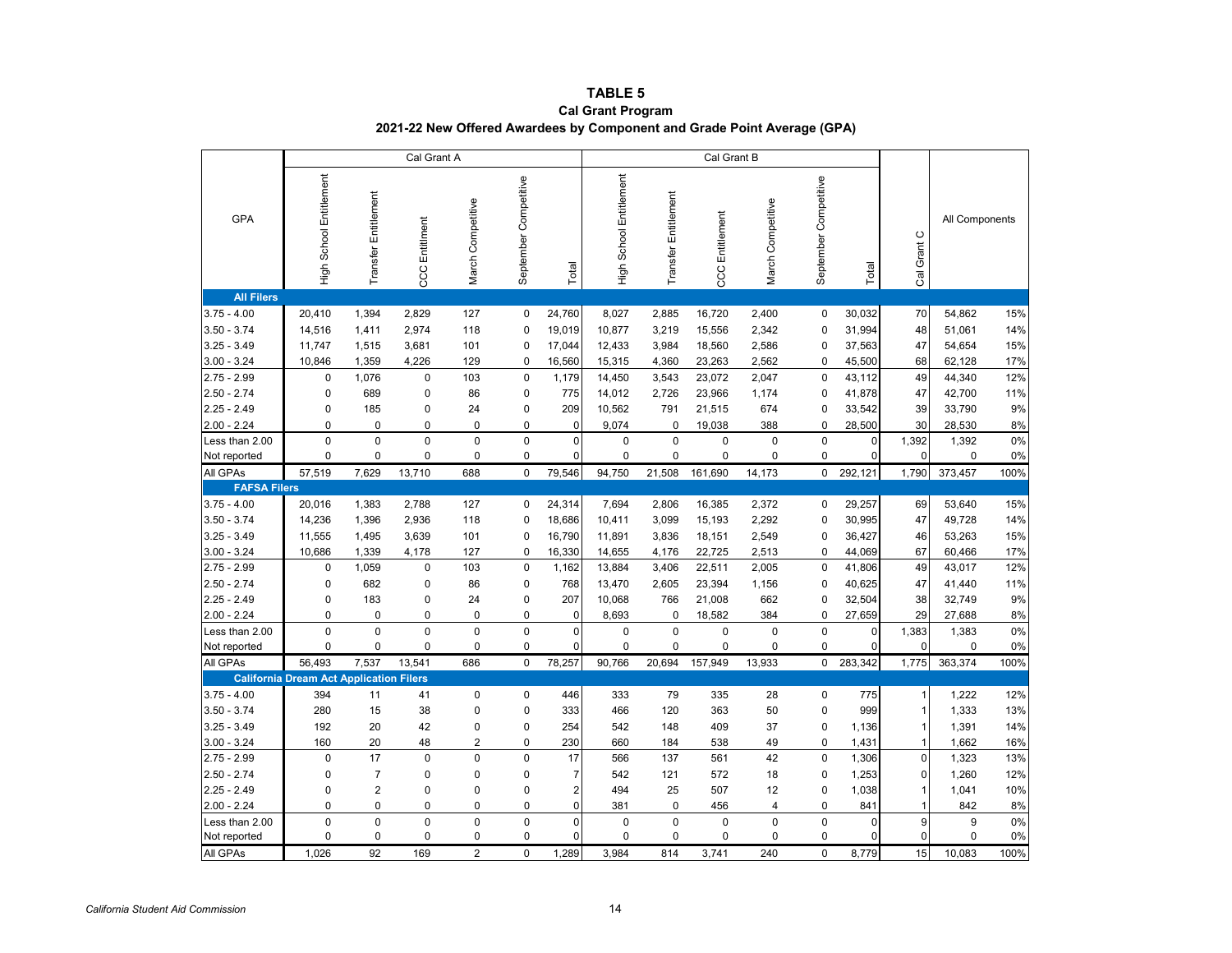| TABLE 6                                                         |
|-----------------------------------------------------------------|
| <b>Cal Grant Program</b>                                        |
| 2021-22 New Offered Awardees by Component and Educational Level |

|                      |                                                |                      | Cal Grant A       |                   |                          |                 |                         |                      | Cal Grant B       |                      |                       |         |                                    |                |       |
|----------------------|------------------------------------------------|----------------------|-------------------|-------------------|--------------------------|-----------------|-------------------------|----------------------|-------------------|----------------------|-----------------------|---------|------------------------------------|----------------|-------|
| Educational<br>Level | High School Entitlement                        | Transfer Entitlement | EntitIment<br>CCC | March Competitive | Competitive<br>September | Total           | High School Entitlement | Transfer Entitlement | EntitIment<br>CCC | Competitive<br>March | September Competitive | Total   | $\circ$<br>Grant<br>$\overline{c}$ | All Components |       |
| <b>All Filers</b>    |                                                |                      |                   |                   |                          |                 |                         |                      |                   |                      |                       |         |                                    |                |       |
| Freshman             | 55,786                                         | 533                  | 8,427             | 546               | 0                        | 65,292          | 91,301                  | 582                  | 100,706           | 1,021                | 0                     | 193,610 | 1,354                              | 260,256        | 70%   |
| Sophomore            | 1,720                                          | 1,257                | 5,282             | 55                | $\mathbf{0}$             | 8,314           | 3,439                   | 3,793                | 60,929            | 1,876                | 0                     | 70,037  | 288                                | 78,639         | 21%   |
| Junior               | 12                                             | 5,139                | $\mathbf{1}$      | 66                | 0                        | 5,218           | 8                       | 14,453               | 43                | 4,875                | 0                     | 19,379  | 81                                 | 24,678         | 7%    |
| Senior               | $\overline{1}$                                 | 700                  | 0                 | 21                | 0                        | 722             | $\overline{2}$          | 2,680                | 12                | 6,401                | 0                     | 9,095   | 67                                 | 9,884          | 3%    |
| <b>All Levels</b>    | 57,519                                         | 7,629                | 13,710            | 688               | $\mathbf 0$              | 79,546          | 94,750                  | 21,508               | 161,690           | 14,173               | 0                     | 292,121 | 1,790                              | 373,457        | 100%  |
| <b>FAFSA Filers</b>  |                                                |                      |                   |                   |                          |                 |                         |                      |                   |                      |                       |         |                                    |                |       |
| Freshman             | 54,769                                         | 527                  | 8,317             | 544               | 0                        | 64,157          | 87,434                  | 569                  | 98,159            | 1,008                | 0                     | 187,170 | 1,340                              | 252,667        | 70%   |
| Sophomore            | 1,711                                          | 1,251                | 5,223             | 55                | $\mathbf{0}$             | 8,240           | 3,322                   | 3,697                | 59,736            | 1,865                | 0                     | 68,620  | 288                                | 77,148         | 21%   |
| Junior               | 12                                             | 5,074                |                   | 66                | 0                        | 5,153           | 8                       | 13,869               | 42                | 4,768                | 0                     | 18,687  | 80                                 | 23,920         | 7%    |
| Senior               | -1                                             | 685                  | $\mathbf 0$       | 21                | $\mathbf 0$              | 707             | $\overline{2}$          | 2,559                | 12                | 6,292                | 0                     | 8,865   | 67                                 | 9,639          | $3%$  |
| <b>All Levels</b>    | 56,493                                         | 7,537                | 13,541            | 686               | $\mathbf 0$              | 78,257          | 90,766                  | 20,694               | 157,949           | 13,933               | 0                     | 283,342 | 1,775                              | 363,374        | 100%  |
|                      | <b>California Dream Act Application Filers</b> |                      |                   |                   |                          |                 |                         |                      |                   |                      |                       |         |                                    |                |       |
| Freshman             | 1,017                                          | 6                    | 110               | $\overline{c}$    | 0                        | 1,135           | 3,867                   | 13                   | 2,547             | 13                   | 0                     | 6,440   | 14                                 | 7,589          | 75%   |
| Sophomore            | 9                                              | 6                    | 59                | $\mathbf 0$       | $\mathbf 0$              | 74              | 117                     | 96                   | 1,193             | 11                   | 0                     | 1,417   | $\Omega$                           | 1,491          | 15%   |
| Junior               | 0                                              | 65                   | 0                 | 0                 | 0                        | 65              | 0                       | 584                  | 1                 | 107                  | 0                     | 692     |                                    | 758            | $8\%$ |
| Senior               | $\mathbf{0}$                                   | 15                   | $\mathbf 0$       | 0                 | $\mathbf 0$              | 15 <sup>1</sup> | $\mathbf 0$             | 121                  | 0                 | 109                  | $\mathbf 0$           | 230     | $\overline{0}$                     | 245            | $2\%$ |
| <b>All Levels</b>    | 1,026                                          | 92                   | 169               | $\overline{2}$    | $\mathbf 0$              | 1,289           | 3,984                   | 814                  | 3,741             | 240                  | 0                     | 8,779   | 15                                 | 10,083         | 100%  |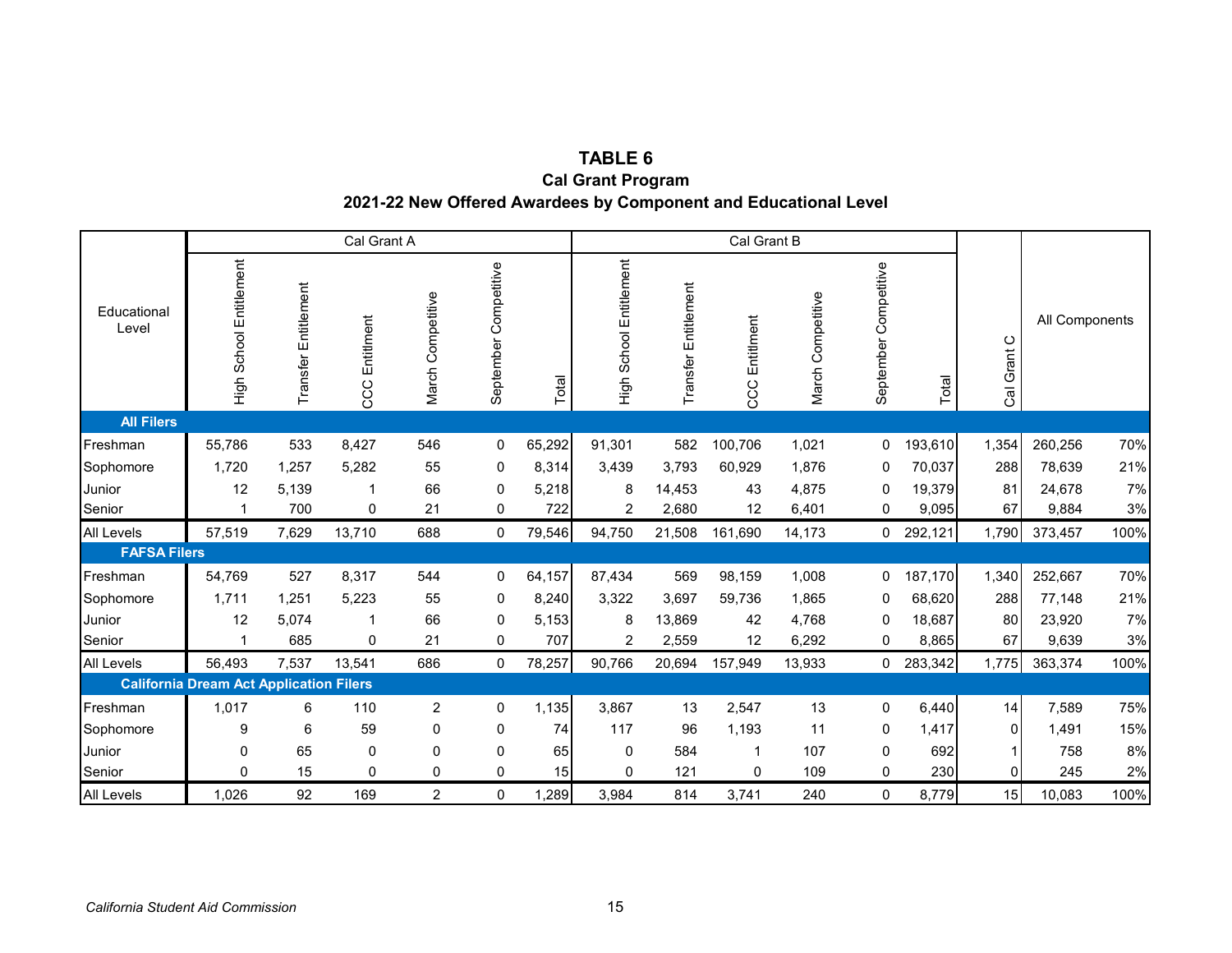## **TABLE 7 2021-22 New Offered Awardees by Component and Dependency Status Cal Grant Program**

|                             |                                                |                         | Cal Grant A       |                   |                          |        |                                    |                      | Cal Grant B       |                      |                       |         |                |                |      |
|-----------------------------|------------------------------------------------|-------------------------|-------------------|-------------------|--------------------------|--------|------------------------------------|----------------------|-------------------|----------------------|-----------------------|---------|----------------|----------------|------|
| Dependency<br><b>Status</b> | School Entitlement<br>High                     | Entitlement<br>Transfer | EntitIment<br>CCC | March Competitive | Competitive<br>September | Total  | School Entitlement<br>High<br>High | Transfer Entitlement | EntitIment<br>CCC | Competitive<br>March | September Competitive | Total   | ပ<br>Cal Grant | All Components |      |
| <b>All Filers</b>           |                                                |                         |                   |                   |                          |        |                                    |                      |                   |                      |                       |         |                |                |      |
| Dependent                   | 56,646                                         | 7,332                   | 7,925             | 52                | 0                        | 71,955 | 88,356                             | 11,266               | 54,257            | 1,353                | 0                     | 155,232 | 305            | 227,492        | 61%  |
| Independent                 | 873                                            | 297                     | 5,785             | 636               | 0                        | 7,591  | 6,394                              | 10,242               | 107,433           | 12,820               | 0                     | 136,889 | ,485           | 145,965        | 39%  |
| <b>All Statuses</b>         | 57,519                                         | 7,629                   | 13,710            | 688               | 0                        | 79,546 | 94,750                             | 21,508               | 161,690           | 14,173               | 0                     | 292,121 | 1,790          | 373,457        | 100% |
| <b>FAFSA Filers</b>         |                                                |                         |                   |                   |                          |        |                                    |                      |                   |                      |                       |         |                |                |      |
| Dependent                   | 55,646                                         | 7,248                   | 7,841             | 51                | 0                        | 70,786 | 84,687                             | 10,825               | 52,490            | 1,315                | 0                     | 149,317 | 301            | 220,404        | 61%  |
| Independent                 | 847                                            | 289                     | 5,700             | 635               | 0                        | 7,471  | 6,079                              | 9,869                | 105,459           | 12,618               | 0                     | 134,025 | 1,474          | 142,970        | 39%  |
| <b>All Statuses</b>         | 56,493                                         | 7,537                   | 13,541            | 686               | 0                        | 78,257 | 90,766                             | 20,694               | 157,949           | 13,933               | 0                     | 283,342 | 1,775          | 363,374        | 100% |
|                             | <b>California Dream Act Application Filers</b> |                         |                   |                   |                          |        |                                    |                      |                   |                      |                       |         |                |                |      |
| Dependent                   | 1,000                                          | 84                      | 84                |                   | 0                        | 1,169  | 3,669                              | 441                  | 1,767             | 38                   | 0                     | 5,915   | 4              | 7,088          | 70%  |
| Independent                 | 26                                             | 8                       | 85                |                   | 0                        | 120    | 315                                | 373                  | 1,974             | 202                  | 0                     | 2,864   | 11             | 2,995          | 30%  |
| <b>All Statuses</b>         | 1,026                                          | 92                      | 169               | $\overline{c}$    | 0                        | 1,289  | 3,984                              | 814                  | 3,741             | 240                  | 0                     | 8,779   | 15             | 10,083         | 100% |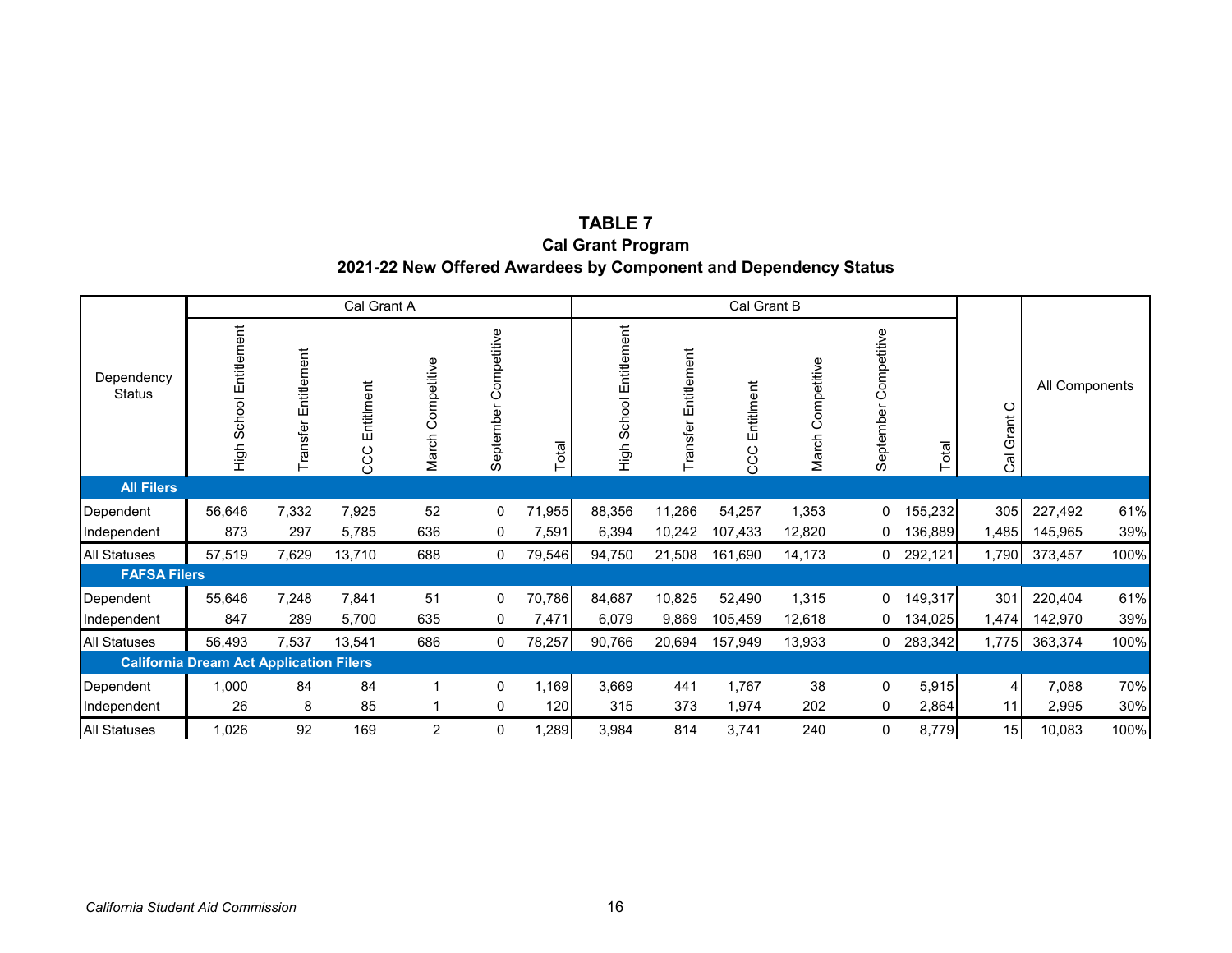#### **TABLE 8 Cal Grant Program 2021-22 New Offered Awardees by Component**

|                                                |                         |                      | Cal Grant A            |                      |                       |        |                         |                      | Cal Grant B     |                   |                       |             |                |                |      |
|------------------------------------------------|-------------------------|----------------------|------------------------|----------------------|-----------------------|--------|-------------------------|----------------------|-----------------|-------------------|-----------------------|-------------|----------------|----------------|------|
| Parental Income<br>Level                       | High School Entitlement | Transfer Entitlement | <b>CCC</b> Entitlement | Competitive<br>March | September Competitive | Total  | High School Entitlement | Transfer Entitlement | CCC Entitlement | March Competitive | September Competitive | Total       | Cal Grant C    | All Components |      |
| <b>All Filers</b>                              |                         |                      |                        |                      |                       |        |                         |                      |                 |                   |                       |             |                |                |      |
| Under \$12,000                                 | 4,660                   | 90                   | $\overline{7}$         | 345                  | 0                     | 5,102  | 22,229                  | 6,071                | 49,395          | 10,172            | $\pmb{0}$             | 87,867      | 371            | 93,340         | 25%  |
| \$12,000 - \$23,999                            | 5,135                   | 87                   | 5                      | 145                  | $\mathbf 0$           | 5,372  | 19,756                  | 6,014                | 40,816          | 2,371             | $\mathbf 0$           | 68,957      | 418            | 74,747         | 20%  |
| \$24,000 - \$35,999                            | 5,632                   | 60                   | 8                      | 115                  | 0                     | 5,815  | 20,965                  | 4,667                | 38,084          | 1,181             | 0                     | 64,897      | 470            | 71,182         | 19%  |
| \$36,000 - \$47,999                            | 5,140                   | 97                   | 168                    | 55                   | $\mathbf 0$           | 5,460  | 17,699                  | 2,945                | 22,550          | 380               | $\mathbf 0$           | 43,574      | 216            | 49,250         | 13%  |
| \$48,000 - \$59,999                            | 6,211                   | 874                  | 2,010                  | 20                   | $\Omega$              | 9,115  | 10,787                  | 1,396                | 8,599           | 62                | 0                     | 20,844      | 97             | 30,056         | 8%   |
| \$60,000 - \$71,999                            | 8,239                   | 1,679                | 3,584                  | 4                    | $\mathbf 0$           | 13,506 | 3,314                   | 415                  | 2,246           | $\overline{7}$    | 0                     | 5,982       | 72             | 19,560         | 5%   |
| \$72,000 - \$83,999                            | 8,390                   | 1,773                | 3,489                  | 4                    | $\mathbf 0$           | 13,656 | $\mathbf 0$             | $\mathbf 0$          | $\mathbf 0$     | 0                 | 0                     | 0           | 60             | 13,716         | 4%   |
| \$84,000 - \$95,999                            | 6,701                   | 1,454                | 2,247                  | 0                    | $\mathbf 0$           | 10,402 | $\mathbf 0$             | $\mathbf 0$          | 0               | 0                 | 0                     | $\mathbf 0$ | 40             | 10,442         | 3%   |
| \$96,000 and over                              | 7,411                   | 1,515                | 2,192                  | $\mathbf 0$          | $\Omega$              | 11,118 | $\mathbf 0$             | $\Omega$             | 0               | $\Omega$          | 0                     | $\Omega$    | 46             | 11,164         | 3%   |
| All Levels                                     | 57,519                  | 7,629                | 13,710                 | 688                  | $\mathbf 0$           | 79,546 | 94,750                  | 21,508               | 161,690         | 14,173            | $\mathbf 0$           | 292,121     | 1,790          | 373,457        | 100% |
| <b>FAFSA Filers</b>                            |                         |                      |                        |                      |                       |        |                         |                      |                 |                   |                       |             |                |                |      |
| Under \$12,000                                 | 4,490                   | 89                   | $\overline{7}$         | 343                  | $\mathbf 0$           | 4,929  | 20,882                  | 5,849                | 48,174          | 10,018            | $\mathbf 0$           | 84,923      | 368            | 90,220         | 25%  |
| \$12,000 - \$23,999                            | 4,997                   | 86                   | 5                      | 145                  | 0                     | 5,233  | 18,877                  | 5,778                | 39,979          | 2,316             | 0                     | 66,950      | 417            | 72,600         | 20%  |
| \$24,000 - \$35,999                            | 5,471                   | 58                   | 8                      | 115                  | 0                     | 5,652  | 20,133                  | 4,470                | 37,171          | 1,160             | $\mathbf 0$           | 62,934      | 464            | 69,050         | 19%  |
| \$36,000 - \$47,999                            | 5,029                   | 95                   | 166                    | 55                   | $\Omega$              | 5,345  | 17,196                  | 2,855                | 22,070          | 370               | 0                     | 42,491      | 213            | 48,049         | 13%  |
| \$48,000 - \$59,999                            | 6,105                   | 864                  | 1,990                  | 20                   | $\mathbf 0$           | 8,979  | 10,468                  | 1,344                | 8,375           | 62                | 0                     | 20,249      | 97             | 29,325         | 8%   |
| \$60,000 - \$71,999                            | 8,107                   | 1,653                | 3,537                  | 4                    | $\Omega$              | 13,301 | 3,210                   | 398                  | 2,180           | $\overline{7}$    | 0                     | 5,795       | 71             | 19,167         | 5%   |
| \$72,000 - \$83,999                            | 8,293                   | 1,747                | 3,428                  | $\overline{4}$       | $\mathbf 0$           | 13,472 | $\mathbf 0$             | $\mathbf 0$          | 0               | 0                 | 0                     | $\mathbf 0$ | 59             | 13,531         | 4%   |
| \$84,000 - \$95,999                            | 6,633                   | 1,441                | 2,223                  | $\mathbf 0$          | $\mathbf 0$           | 10,297 | $\mathbf 0$             | $\Omega$             | $\Omega$        | 0                 | $\pmb{0}$             | $\mathbf 0$ | 40             | 10,337         | 3%   |
| \$96,000 and over                              | 7,368                   | 1,504                | 2,177                  | $\mathbf 0$          | $\mathbf 0$           | 11,049 | $\mathbf 0$             | $\Omega$             | 0               | 0                 | 0                     | $\mathbf 0$ | 46             | 11,095         | 3%   |
| All Levels                                     | 56,493                  | 7,537                | 13,541                 | 686                  | $\mathbf 0$           | 78,257 | 90,766                  | 20,694               | 157,949         | 13,933            | $\mathbf 0$           | 283,342     | 1,775          | 363,374        | 100% |
| <b>California Dream Act Application Filers</b> |                         |                      |                        |                      |                       |        |                         |                      |                 |                   |                       |             |                |                |      |
| Under \$12,000                                 | 170                     | $\mathbf{1}$         | $\mathbf 0$            | $\overline{2}$       | $\mathbf 0$           | 173    | 1,347                   | 222                  | 1,221           | 154               | $\pmb{0}$             | 2,944       | 3              | 3,120          | 31%  |
| \$12,000 - \$23,999                            | 138                     | $\mathbf{1}$         | $\Omega$               | $\mathbf 0$          | $\Omega$              | 139    | 879                     | 236                  | 837             | 55                | $\mathbf 0$           | 2,007       | 1              | 2,147          | 21%  |
| \$24,000 - \$35,999                            | 161                     | $\overline{2}$       | $\mathbf 0$            | $\mathbf 0$          | 0                     | 163    | 832                     | 197                  | 913             | 21                | $\pmb{0}$             | 1,963       | 6              | 2,132          | 21%  |
| \$36,000 - \$47,999                            | 111                     | $\overline{2}$       | $\overline{2}$         | $\mathbf 0$          | $\mathbf 0$           | 115    | 503                     | 90                   | 480             | 10                | 0                     | 1,083       | 3              | 1,201          | 12%  |
| \$48,000 - \$59,999                            | 106                     | 10                   | 20                     | $\Omega$             | 0                     | 136    | 319                     | 52                   | 224             | 0                 | 0                     | 595         | $\Omega$       | 731            | 7%   |
| \$60,000 - \$71,999                            | 132                     | 26                   | 47                     | $\mathbf 0$          | 0                     | 205    | 104                     | 17                   | 66              | 0                 | 0                     | 187         |                | 393            | 4%   |
| \$72,000 - \$83,999                            | 97                      | 26                   | 61                     | $\Omega$             | $\Omega$              | 184    | $\mathbf 0$             | $\Omega$             | $\mathbf 0$     | 0                 | 0                     | 0           | 1              | 185            | 2%   |
| \$84,000 - \$95,999                            | 68                      | 13                   | 24                     | $\mathbf 0$          | 0                     | 105    | $\mathbf 0$             | $\mathbf 0$          | $\Omega$        | 0                 | 0                     | $\mathbf 0$ | $\overline{0}$ | 105            | 1%   |
| \$96,000 and over                              | 43                      | 11                   | 15                     | $\mathbf 0$          | $\mathbf 0$           | 69     | $\mathbf 0$             | $\mathbf 0$          | 0               | 0                 | 0                     | $\Omega$    | $\overline{0}$ | 69             | 1%   |
| All Levels                                     | 1,026                   | 92                   | 169                    | $\overline{2}$       | $\Omega$              | 1,289  | 3,984                   | 814                  | 3,741           | 240               | $\mathbf 0$           | 8,779       | 15             | 10,083         | 100% |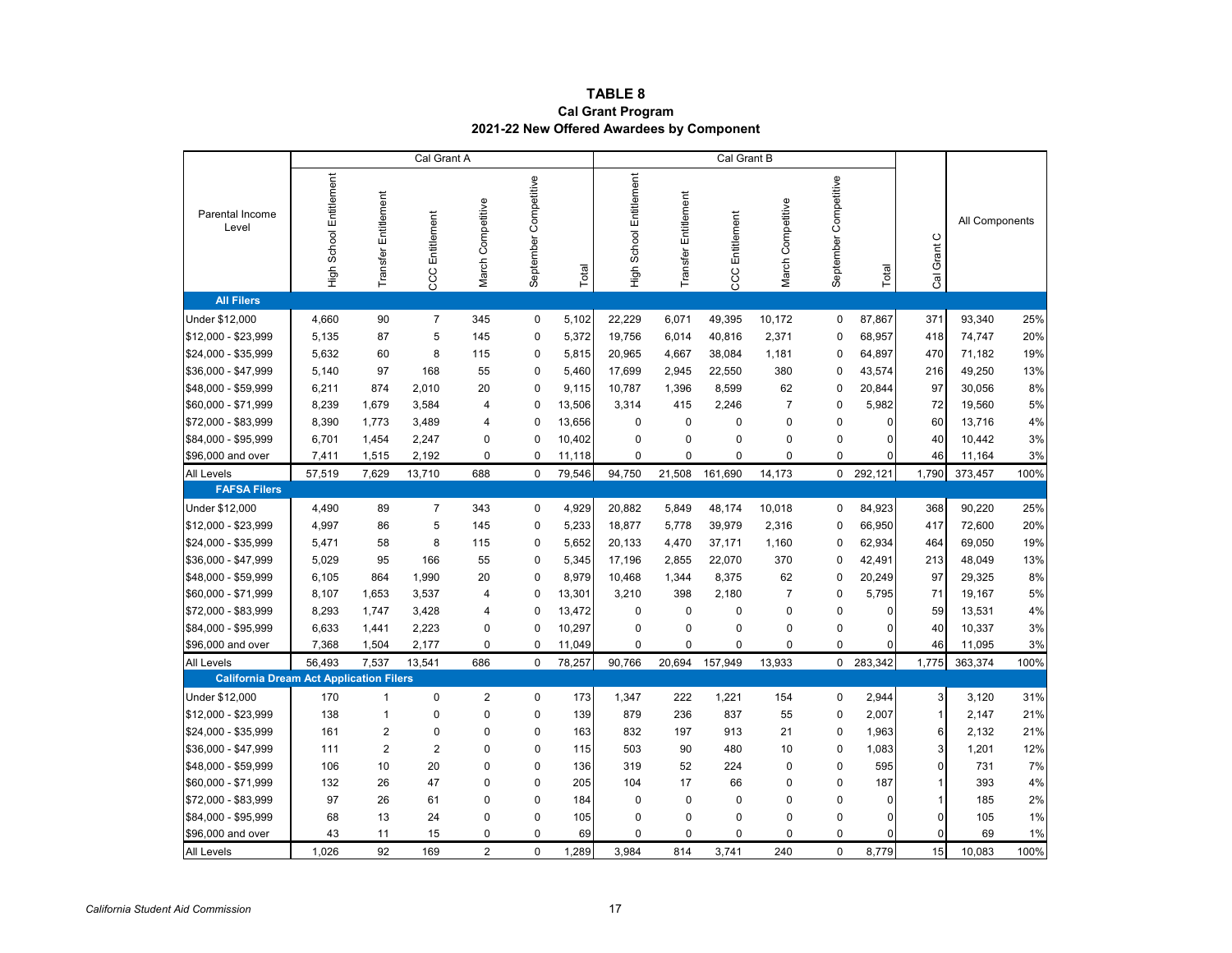#### **TABLE 9**

## **Cal Grant Program 2021-22 New Offered Awardees by Component and Age**

|                                                |                         | Cal Grant B          |                        |                   |                       |                |                         |                         |                    |                   |                       |         |                |                |       |
|------------------------------------------------|-------------------------|----------------------|------------------------|-------------------|-----------------------|----------------|-------------------------|-------------------------|--------------------|-------------------|-----------------------|---------|----------------|----------------|-------|
| Age                                            | High School Entitlement | Transfer Entitlement | <b>CCC</b> Entitlement | March Competitive | September Competitive | Total          | High School Entitlement | Transfer Entitlement    | Entitlement<br>CCC | March Competitive | September Competitive | Total   | Cal Grant C    | All Components |       |
| <b>All Filers</b>                              |                         |                      |                        |                   |                       |                |                         |                         |                    |                   |                       |         |                |                |       |
| 18 or under                                    | 56,928                  | 226                  | 2,668                  | 15                | 0                     | 59,837         | 92,241                  | 280                     | 18,575             | 85                | $\mathbf 0$           | 111,181 | 54             | 171,072        | 46%   |
| 19                                             | 568                     | 2,175                | 2,021                  | 10                | 0                     | 4,774          | 2,349                   | 2,971                   | 13,130             | 412               | 0                     | 18,862  | 82             | 23,718         | $6\%$ |
| $20 - 23$                                      | 18                      | 5,012                | 3,310                  | 109               | $\boldsymbol{0}$      | 8,449          | 115                     | 12,383                  | 42,281             | 2,993             | 0                     | 57,772  | 391            | 66,612         | 18%   |
| 24                                             | $\overline{2}$          | 72                   | 71                     | 38                | 0                     | 183            | 6                       | 2,486                   | 9,669              | 978               | $\mathbf 0$           | 13,139  | 135            | 13,457         | 4%    |
| $25 - 29$                                      | $\overline{2}$          | 144                  | 1,003                  | 217               | 0                     | 1,366          | 24                      | 3,387                   | 35,142             | 4,538             | 0                     | 43,091  | 492            | 44,949         | 12%   |
| 30 or over                                     | 1                       | $\mathbf 0$          | 4,637                  | 299               | $\mathbf 0$           | 4,937          | 15                      | -1                      | 42,893             | 5,167             | 0                     | 48,076  | 636            | 53,649         | 14%   |
| All Ages                                       | 57,519                  | 7,629                | 13,710                 | 688               | $\mathbf 0$           | 79,546         | 94,750                  | 21,508                  | 161,690            | 14,173            | $\overline{0}$        | 292,121 | 1,790          | 373,457        | 100%  |
| <b>FAFSA Filers</b>                            |                         |                      |                        |                   |                       |                |                         |                         |                    |                   |                       |         |                |                |       |
| 18 or under                                    | 55,916                  | 225                  | 2,650                  | 15                | 0                     | 58,806         | 88,495                  | 277                     | 17,969             | 83                | $\mathbf{0}$          | 106,824 | 54             | 165,684        | 46%   |
| 19                                             | 557                     | 2,162                | 2,006                  | 9                 | $\boldsymbol{0}$      | 4,734          | 2,147                   | 2,909                   | 12,764             | 402               | 0                     | 18,222  | 82             | 23,038         | $6\%$ |
| $20 - 23$                                      | 16                      | 4,941                | 3,255                  | 108               | 0                     | 8,320          | 88                      | 11,856                  | 40,863             | 2,939             | 0                     | 55,746  | 386            | 64,452         | 18%   |
| 24                                             | $\overline{2}$          | 69                   | 67                     | 38                | 0                     | 176            | 5                       | 2,405                   | 9,453              | 965               | $\Omega$              | 12,828  | 133            | 13,137         | $4\%$ |
| $25 - 29$                                      | 1                       | 140                  | 980                    | 217               | $\boldsymbol{0}$      | 1,338          | 22                      | 3,246                   | 34,491             | 4,457             | 0                     | 42,216  | 488            | 44,042         | 12%   |
| 30 or over                                     | 1                       | $\mathbf 0$          | 4,583                  | 299               | $\mathbf 0$           | 4,883          | 9                       | $\overline{\mathbf{1}}$ | 42,409             | 5,087             | 0                     | 47,506  | 632            | 53,021         | 15%   |
| All Ages                                       | 56,493                  | 7,537                | 13,541                 | 686               | $\mathbf 0$           | 78,257         | 90,766                  | 20,694                  | 157,949            | 13,933            | 0                     | 283,342 | 1,775          | 363,374        | 100%  |
| <b>California Dream Act Application Filers</b> |                         |                      |                        |                   |                       |                |                         |                         |                    |                   |                       |         |                |                |       |
| 18 or under                                    | 1,012                   | $\overline{1}$       | 18                     | $\pmb{0}$         | $\boldsymbol{0}$      | 1,031          | 3,746                   | 3                       | 606                | $\overline{2}$    | 0                     | 4,357   | $\overline{0}$ | 5,388          | 53%   |
| 19                                             | 11                      | 13                   | 15                     | 1                 | 0                     | 40             | 202                     | 62                      | 366                | 10                | 0                     | 640     | 0              | 680            | 7%    |
| $20 - 23$                                      | $\overline{2}$          | 71                   | 55                     | 1                 | 0                     | 129            | 27                      | 527                     | 1,418              | 54                | $\mathbf 0$           | 2,026   | 5              | 2,160          | 21%   |
| 24                                             | 0                       | 3                    | 4                      | 0                 | $\mathbf 0$           | $\overline{7}$ | $\mathbf{1}$            | 81                      | 216                | 13                | $\mathbf 0$           | 311     | 2              | 320            | $3%$  |
| $25 - 29$                                      | 1                       | $\overline{4}$       | 23                     | 0                 | 0                     | 28             | $\overline{2}$          | 141                     | 651                | 81                | 0                     | 875     | 4              | 907            | $9\%$ |
| 30 or over                                     | 0                       | $\mathbf 0$          | 54                     | 0                 | 0                     | 54             | 6                       | $\mathbf 0$             | 484                | 80                | 0                     | 570     | 4              | 628            | 6%    |
| All Ages                                       | 1,026                   | 92                   | 169                    | $\overline{c}$    | $\pmb{0}$             | 1,289          | 3,984                   | 814                     | 3,741              | 240               | 0                     | 8,779   | 15             | 10,083         | 100%  |